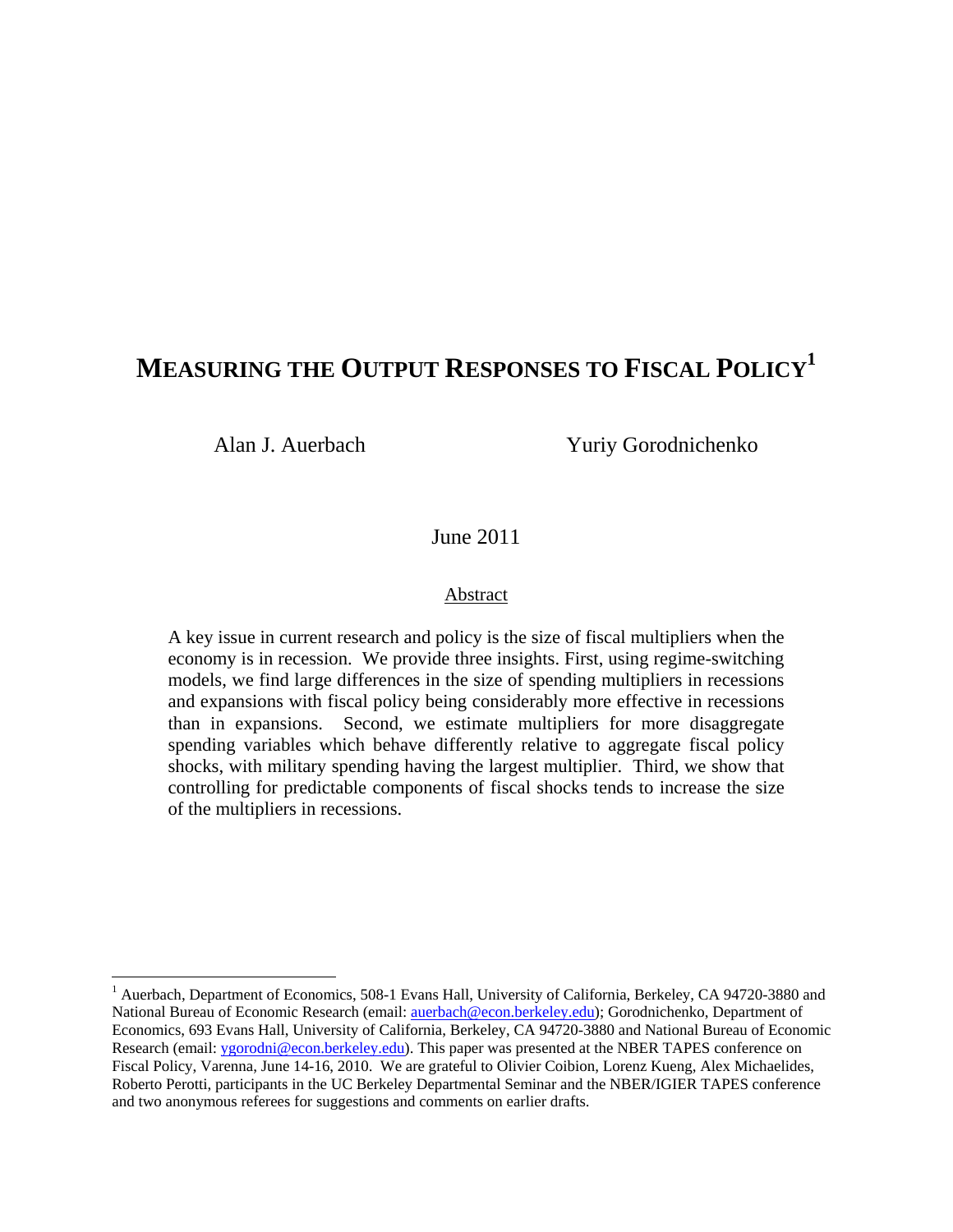The impact of fiscal policy on output and its components has long been a central part of fiscal policy analysis. But, as has been made clear by the recent debate over the likely effects and desired composition of fiscal stimulus in the United States and abroad, there remains an enormous range of views over the strength of fiscal policy's macroeconomic effects, the channels through which these effects are transmitted, and the variations in these effects and channels with respect to economic conditions. In particular, the central issue is the size of fiscal multipliers when the economy is in recession.

The gist of the recent literature on this issue has effectively been to echo earlier Keynesian arguments that government spending is likely to have larger expansionary effects in recessions than in expansions. Intuitively, when the economy has slack, expansionary government spending shocks are less likely to crowd out private consumption or investment. To the extent discretionary fiscal policy is heavily used in recessions to stimulate aggregate demand, the key empirical question is how the effects of fiscal shocks vary over the business cycle. The answer to this question is not only interesting to policymakers in designing stabilization strategies but it can also help the economics profession to reconcile conflicting predictions about the effects of fiscal shocks across different types of macroeconomic models.

Despite these important theoretical insights and strong demand by the policy process for estimates of fiscal multipliers, there is little<sup>1</sup> empirical research trying to assess how the size of fiscal multiplies varies over the business cycle. In part, this dearth of evidence reflects the fact that much of empirical research in this area is based on linear structural vector autoregressions (SVARs) or linearized dynamic stochastic general equilibrium (DSGE) models which by

<sup>&</sup>lt;sup>1</sup> We are aware only of Athanasios Tagkalakis (2008), who uses annual data for a panel of OECD economies to study the effects of fiscal policy on consumption in expansions and recessions.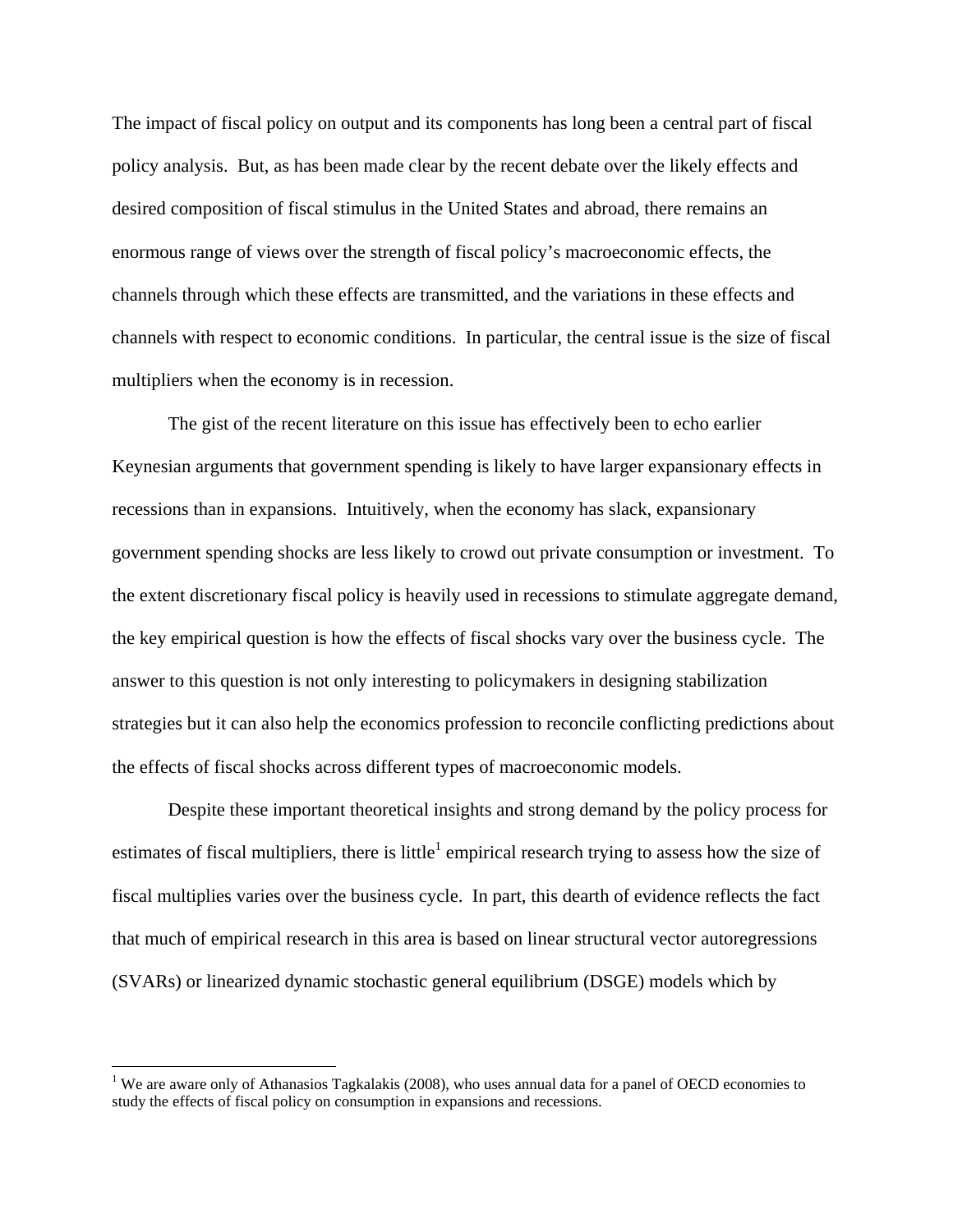construction rule out state-dependent multipliers.<sup>2</sup> The limitations of these two approaches became evident during the recent policy debate in the United States, when government economists relied on neither of these approaches, but rather on more traditional large-scale macroeconometric models, to estimate the size and timing of U.S. fiscal policy interventions being undertaken then (e.g., Christina Romer and Jared Bernstein 2009, Congressional Budget Office 2009). This reliance on a more traditional approach, in turn, led to criticisms based on conflicting predictions which used SVAR and DSGE approaches (e.g., Robert J. Barro and Charles J. Redlick, 2009, John F. Cogan et al., 2009, Eric M. Leeper, Todd B. Walker, and Shu-Chun Susan Yang, 2010). A main objective of this paper is to explore this gray area and to provide estimates of state-dependent fiscal multipliers.

Our starting point is the classic paper by Olivier Blanchard and Roberto Perotti (2002), which estimated multipliers for government purchases and taxes on quarterly US data with the identifying assumptions that (1) discretionary policy does not respond to output within a quarter; (2) non-discretionary policy responses to output are consistent with auxiliary estimates of fiscal output elasticities; (3) innovations in fiscal variables not predicted within the VAR constitute unexpected fiscal policy innovations; and (4) fiscal multipliers do not vary over the business cycle. These multipliers are still commonly cited, although subsequent research has questioned whether the innovations in these SVARs really represent unanticipated changes in fiscal policy, the challenge relating both to expectations and to whether the changes in fiscal variables, notably

<sup>&</sup>lt;sup>2</sup> Alternative identification approaches, notably the narrative approach of Valerie A. Ramey and Matthew D. Shapiro (1998) and Christina D. Romer and David H. Romer (2010), rely instead on published information about the nature of fiscal changes. But while the narrative approach offers a potentially more convincing method of identification, it imposes a severe constraint on its own, that the effects of only a very specific class of shocks can be evaluated (respectively, military spending build-ups and tax changes unrelated to short-term considerations such as recession or the need to balance spending changes). Furthermore, the narrative approach tends to provide qualitative assessments of the effects of fiscal policy shocks while policymakers are most interested in quantitative estimates of the effects. Romer and Romer (2010) and Ramey (2011) are recent exceptions that provide quantitative estimates of fiscal multipliers.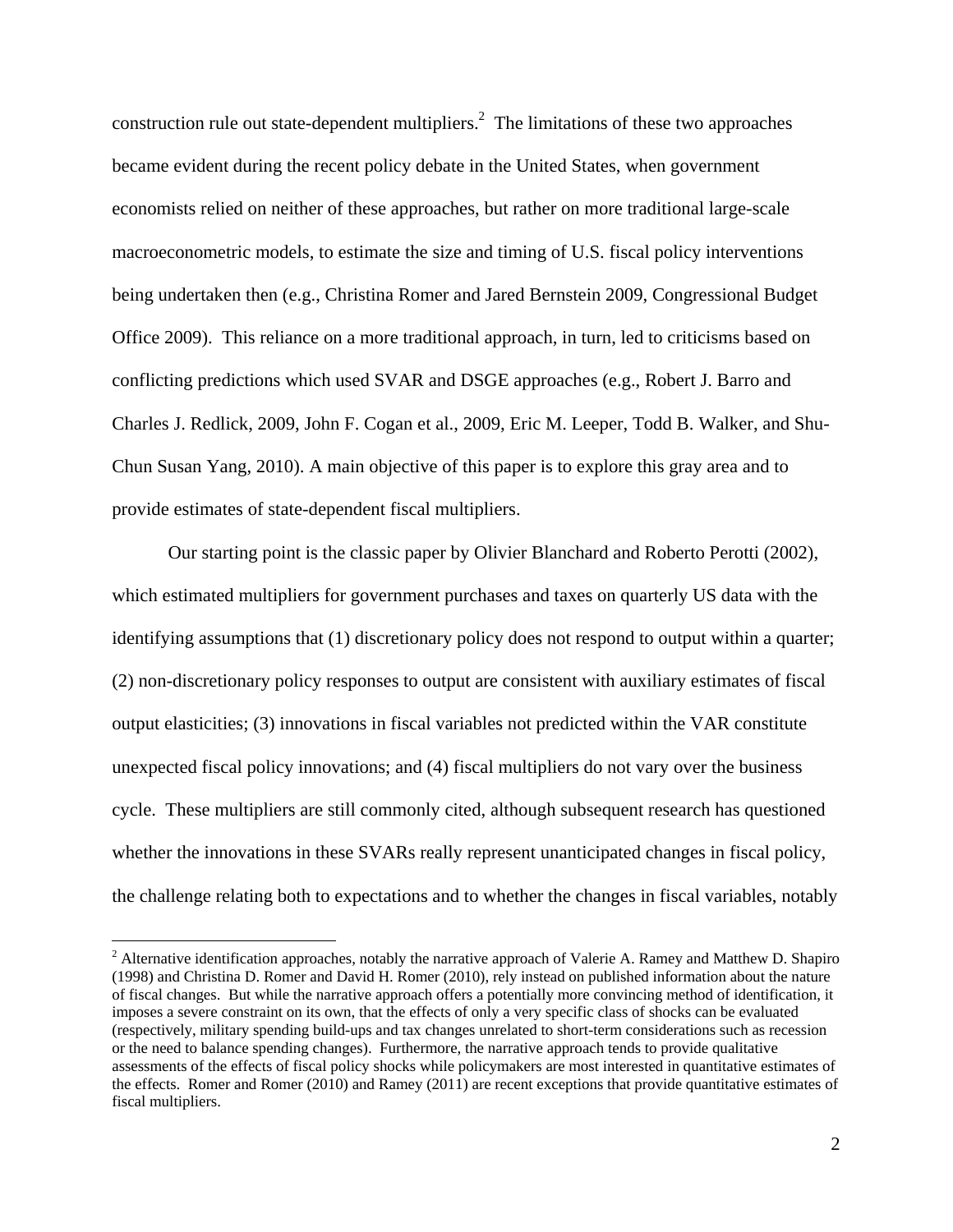taxes, represent actual changes in policy, rather than other changes in the relationship between fiscal variables and the included SVAR variables.

Building on Blanchard and Perotti (2002) and the subsequent studies, our paper extends the existing literature in three ways. First, using regime-switching SVAR models, we estimate effects of fiscal policies that can vary over the business cycle.<sup>3</sup> We find large differences in the size of spending multipliers in recessions and expansions with fiscal policy being considerably more effective in recessions than in expansions. Second, to measure the effects for a broader range of policies, we estimate multipliers for more disaggregate spending variables, which often behave quite differently in relation to aggregate fiscal policy shocks. Third, we provide a more precise measure of unanticipated shocks to fiscal policy. Specifically, we have collected and converted into electronic form the quarterly forecasts of fiscal and aggregate variables from the University of Michigan's RSQE macroeconometric model. We also use information from the Survey of Professional Forecasters (SPF) and the forecasts prepared by the staff of the Federal Reserve Board (FRB) for the meetings of the Federal Open Market Committee (FOMC). We include these forecasts in the SVAR to purge fiscal variables of "innovations" that were predicted by professional forecasters. We find that the forecasts help explain a considerable share of the fiscal innovations, and that controlling for this predictability increases the size of estimated multipliers in recession.

The next section of the paper lays out the basic specification of our regime-switching model. Section 2 presents basic results for this model for aggregate spending. Section 3

<u>.</u>

 $3$  We prefer introducing regime switches in a SVAR rather than in a DSGE model since it is difficult to model slack in the economy and potentially non-clearing markets in a DSGE framework without imposing strong assumptions regarding the behavior of households and firms. In contrast, SVAR models require fewer identifying assumptions and thus are tied more easily to empirical reality.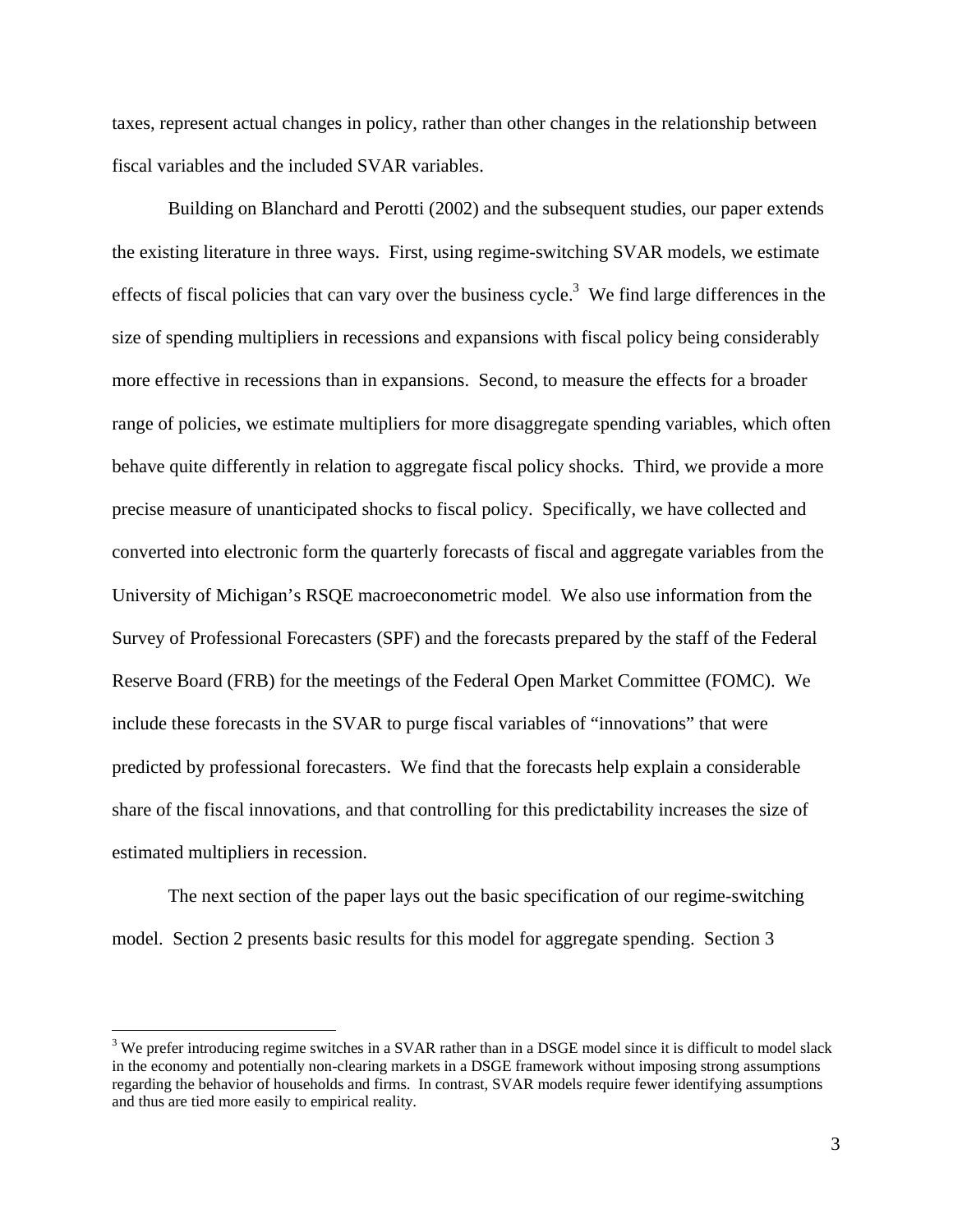provides results for individual components of spending and Section 4 develops and presents results for our method of controlling for expectations. Section 5 concludes.

### **I. Econometric specification**

To allow for responses differentiated across recessions and expansions, we employ a regime switching vector autoregression model where transitions across states (i.e., recession and expansion) are smooth. Our estimation approach, which we will call STVAR, is similar to smooth transition autoregressive (STAR) models developed in Clive W. Granger and Timo Teravistra (1993). One important difference between STAR and our STVAR, however, is that we allow not only differential dynamic responses but also differential contemporaneous responses to structural shocks.

The key advantage of STVAR relative to estimating SVARs for each regime separately is that with the latter we may have relatively few observations in a particular regime – especially for recessions – which makes estimates unstable and imprecise. In contrast, STVAR effectively utilizes more information by exploiting variation in the degree (which sometimes can be interpreted as the probability) of being in a particular regime so that estimation and inference for each regime is based on a larger set of observations. Note that, to the extent we estimate properties of a given regime using in part dynamics of the system in another regime, we bias our estimates towards not finding differential fiscal multipliers across regimes.<sup>4</sup>

Our basic specification is:

<u>.</u>

<sup>&</sup>lt;sup>4</sup> Coutinho Pereira and Silva Lopes (2010) employ an alternative approach based on estimating a VAR with time varying coefficients (TVCs) where VAR coefficients are assumed to follow uncorrelated random walks and estimation is done by Bayesian methods. The variation of coefficients over the business cycle in Coutinho Pereira and Silva Lopes (2010) is small most likely because (1) Bayesian methods tend to smooth the path of TVCs; and (2) modeling dynamics as uncorrelated random walks leaves the variation in TVC unrelated to the state of the business cycle in any structurally meaningful way. In contrast, we allow for an explicit and systematic variation of the response over the business cycle.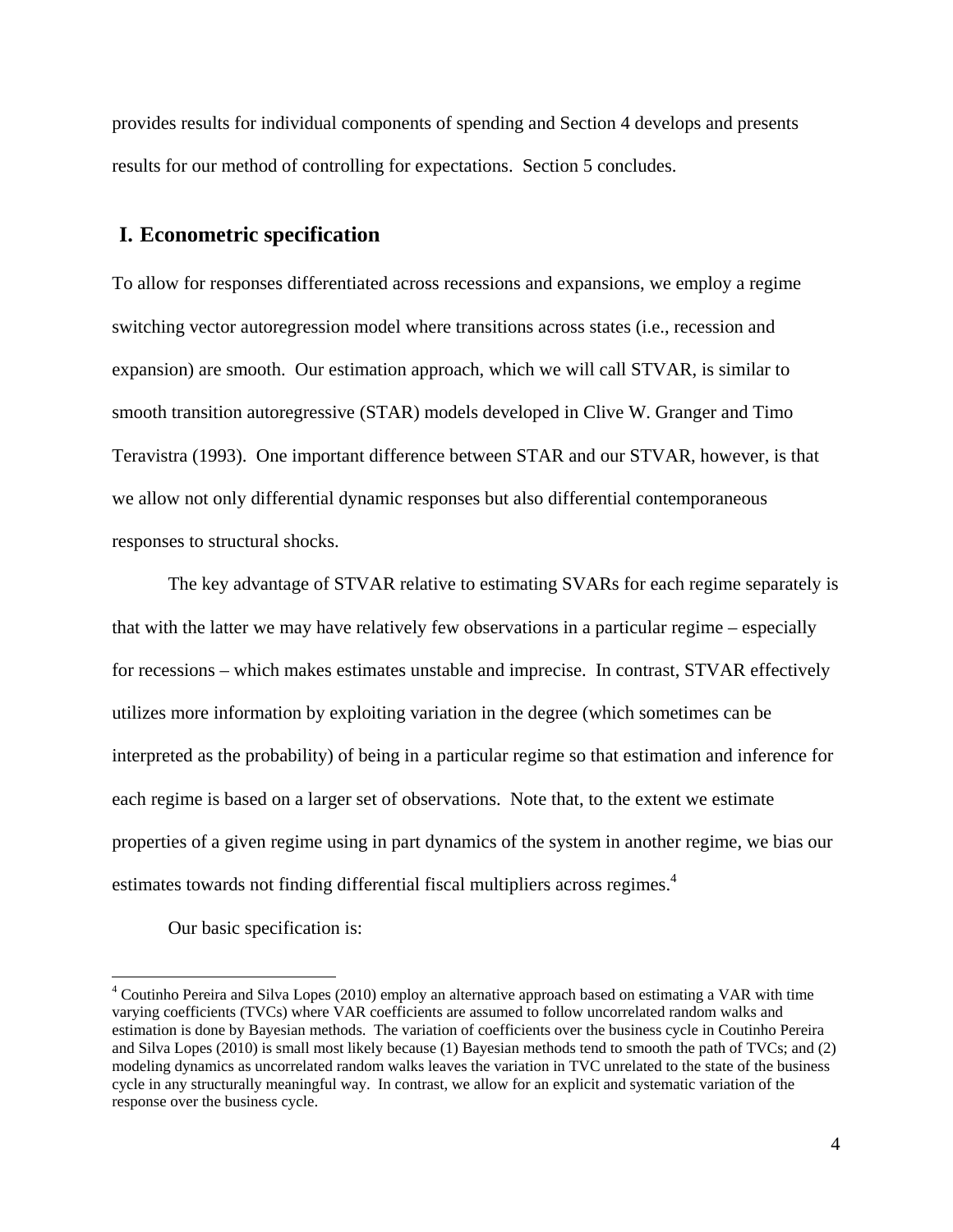- (1)  $\mathbf{X}_t = (1 F(z_{t-1})) \Pi_E(L) \mathbf{X}_{t-1} + F(z_{t-1}) \Pi_R(L) \mathbf{X}_{t-1} + \mathbf{u}_t,$
- (2)  $\mathbf{u}_t \sim N(\mathbf{0}, \mathbf{\Omega}_t),$

 $\overline{a}$ 

(3)  $\mathbf{\Omega}_t = \mathbf{\Omega}_E \big( 1 - F(z_{t-1}) \big) + \mathbf{\Omega}_R F(z_{t-1}),$ 

(4) 
$$
F(z_t) = \frac{\exp(-\gamma z_t)}{1 + \exp(-\gamma z_t)}, \quad \gamma > 0,
$$

(5) 
$$
var(z_t) = 1, E(z_t) = 0.
$$

As in Blanchard and Perotti (2002), we estimate the equation using quarterly data and set  $X_t = [G_t \, T_t \, Y_t]'$  in the basic specification where *G* is log real government (federal, state, and local) purchases (consumption and investment)<sup>5</sup>, *T* is log real government receipts of direct and indirect taxes net of transfers to businesses and individuals, and *Y* is log real gross domestic product (GDP) in chained 2000 dollars.<sup>6,7</sup> This ordering of variables in  $X_t$  means that shocks in tax revenues and output have no contemporaneous effect on government spending. As argued in Blanchard and Perotti (2002), this identifying minimum-delay assumption may be a sensible description of how government spending operates because in the short run government may be unable to adjust its spending in response to changes in fiscal and macroeconomic conditions.<sup>8</sup>

The model allows two ways for differences in the propagation of structural shocks: a) contemporaneous via differences in covariance matrices for disturbances  $\Omega_R$  and  $\Omega_E$ ; b) dynamic via differences in lag polynomials  $\Pi_R(L)$  and  $\Pi_E(L)$ . Variable *z* is an index (normalized to have

 $<sup>5</sup>$  We use the traditional approach of defining *G* to include direct consumption and investment purchases, which</sup> excludes the imputed rent on government capital stocks. While the current U.S. method of constructing the national accounts now includes imputed rent, this was not the case for most of our sample period. Although the historical national accounts have been revised to conform to the new approach, we cannot do this for our series of professional forecasts. Therefore, we utilize the traditional method of measuring *G* in order to have series that are consistent over time.

 $6$  To compute *G* and *T*, we apply the GDP deflator to nominal counterparts of *G* and *T*. We estimate the equations in log levels in order to preserve the cointegrating relationships among the variables. An alternative but more complex approach would be to estimate the equations in differences and include error correction terms.

<sup>&</sup>lt;sup>7</sup> We find similar results when we augment this VAR with variables capturing the stance of monetary policy.

 $8$  In principle, identification can be further strengthened by using sign restrictions. However, given the complexity of the model and our interest in point estimates rather than ranges, we leave this alternative for future research.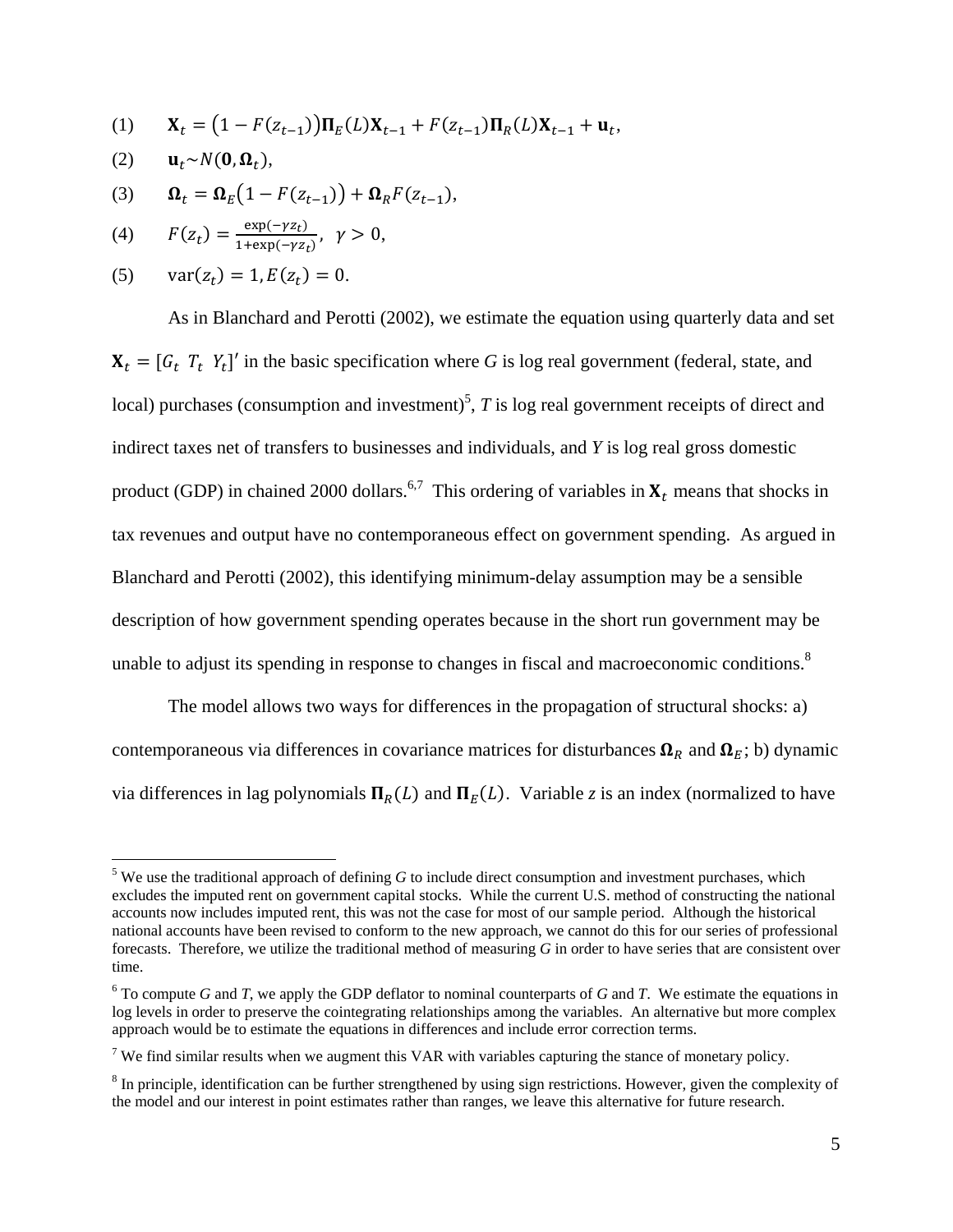unit variance so that  $\gamma$  is scale invariant) of the business cycle, with positive *z* indicating an expansion. Adopting the convention that  $\gamma > 0$ , we interpret  $\Omega_R$  and  $\Pi_R(L)$  as describing the behavior of the system in a (sufficiently) deep recession (i.e.,  $F(z_t) \approx 1$ ) and  $\Omega_E$  and  $\Pi_E(L)$  as describing the behavior of the system in a (sufficiently) strong expansion (i.e.,  $1 - F(z_t) \approx 1$ ). We date the index *z* by *t*-1 to avoid contemporaneous feedbacks from policy actions into whether the economy is in a recession or an expansion.

The choice of index  $\zeta$  is not trivial because there is no clear-cut theoretical prescription for what this variable should be. We set *z* equal to a seven-quarter moving average of the output growth rate. The key advantages of using this measure of *z* are: *i*) we can use our full sample for estimation, which makes our estimates as precise and robust as possible; *ii*) we can easily consider dynamic feedbacks from policy changes to the state of the regime (i.e., we can incorporate the fact that policy shocks can alter the regime). $9<sup>9</sup>$ 

Although it is possible, in principle, to estimate  $\{\Pi_R(L), \Pi_F(L), \Omega_R, \Omega_F\}$  and  $\gamma$ simultaneously, identification of  $\gamma$  relies on nonlinear moments and hence estimates may be sensitive to a handful of observations in short samples. Granger and Teravistra (1993) suggest imposing fixed values of  $\gamma$  and then using a grid search over  $\gamma$  to ensure that estimates for  ${\Pi_R(L), \Pi_E(L), \Omega_R, \Omega_E}$  are not sensitive to changes in  $\gamma$ . We calibrate  $\gamma = 1.5$  so that the

 $9$  We also considered, as an alternative, the James Stock and Mark Watson (1989) coincident index of the business cycle (now maintained by the Federal Reserve Bank of Chicago and called Chicago Fed National Activity Index). This series dates only to the mid-1960s and cannot be used for endogenous-regime multiplier calculations, but a potential benefit is that it incorporates more information than the growth rate of real GDP. However, our alternative estimates using this index (not shown) suggest that the choice between the two definitions of *z* does not have a qualitatively important impact on our empirical results.

More generally, we chose the (moving average of) the output growth rate over typical measures of the output gap for several reasons. First, there is disagreement about which measure of the gap to use and we did not want our analysis to hinge on this point of contention. Second, it is much easier to compute feedback from policy to state for growth rates than for filtered series corresponding to the output gap (e.g., consider the two-sided lead/lag transforms necessary for computing HP filtered series). Third, the gap tends to lag recessions substantially; that is, the economy can be quickly expanding while the gap is still be large.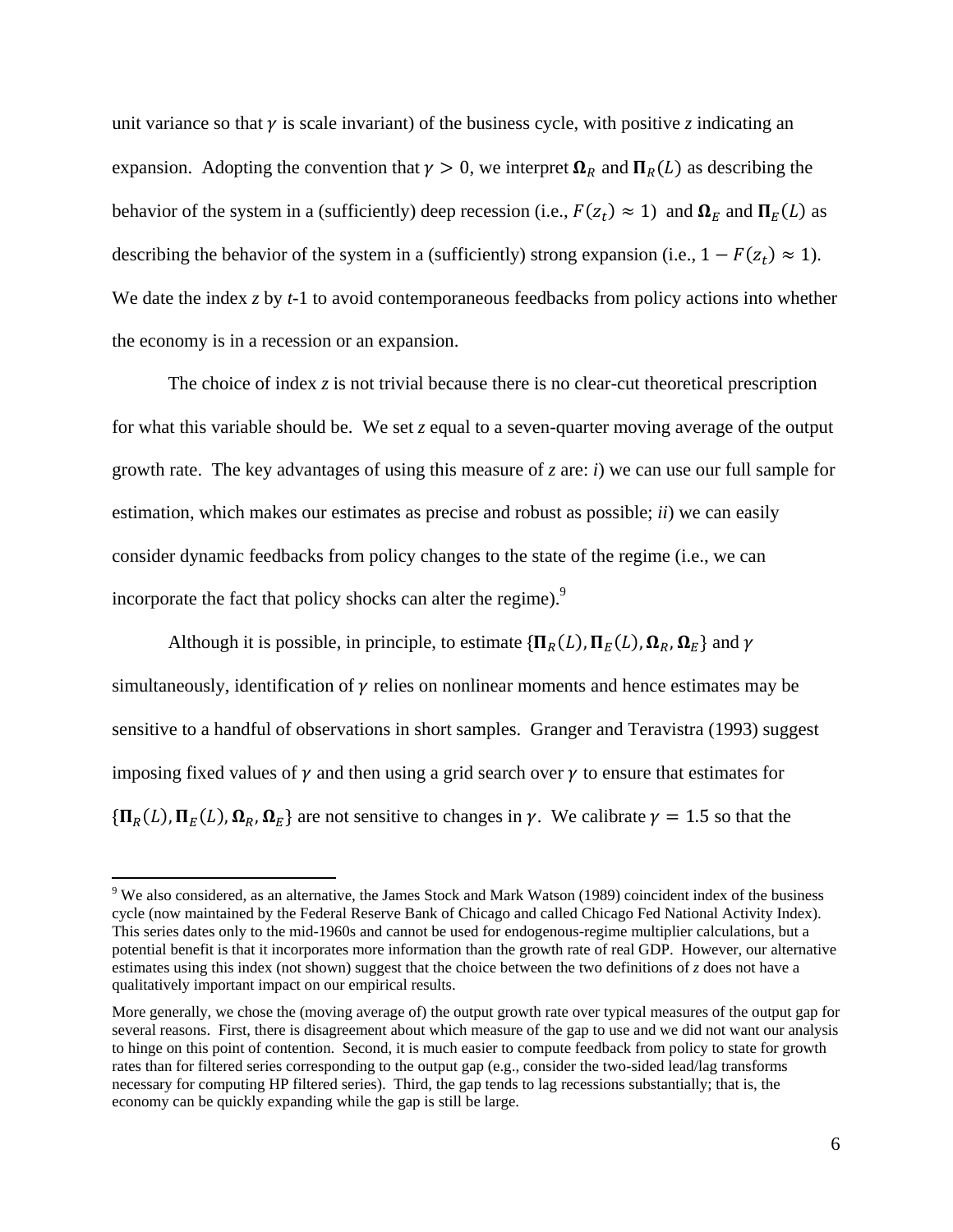economy spends about 20 percent of time in a recessionary regime (that is,  $Pr(F(z_t) > 0.8) =$ 0.2) where we define an economy to be in a recession if  $F(z_t) > 0.8$ .<sup>10</sup> This calibration is consistent with the duration of recessions in the U.S. according to NBER business cycle dates (21 percent of the time since 1946). Figure 1 compares the dynamics of  $F(z_t)$  with recessions identified by the NBER.

Given the highly non-linear nature of the system described by equations (1)-(5), we use Monte Carlo Markov Chain methods developed in Victor Chernozhukov and Han Hong (2003) for estimation and inference (see the Appendix for more details). Under standard conditions, this approach finds a global optimum in terms of fit. Furthermore, the parameter estimates as well as their standard errors can be computed directly from the generated chains.

When we construct impulse responses to government spending shocks in a given regime, we initially ignore any feedback from changes in *z* into the dynamics of macroeconomic variables.<sup>11</sup> In other words, we assume that the system can stay for a long time in a regime. The advantage of this approach is that, once a regime is fixed, the model is linear and hence impulse responses are not functions of history (see Gary M. Koop, Hashem Pesaran, and Simon M. Potter (1996) for more details). However, we do consider later the effect of incorporating changes in *z* as part of the impulse response functions, recomputing *z* consistently with the predicted changes in output.

Most of the impulse response functions and multipliers we present below are for changes in government purchases, *G*, and its components. While, primarily for the purpose of

1

<sup>&</sup>lt;sup>10</sup> When we estimate  $\{\Pi_R(L), \Pi_F(L), \Omega_R, \Omega_F\}$  and  $\gamma$  simultaneously, we find point estimates for  $\gamma$  to be above 5 to 10 depending on the definitions of variables and estimation sample. These large parameter estimates suggest that the model is best described as a model switching regimes sharply at certain thresholds. However, we prefer smooth transitions between regimes (which amounts to considering moderate values of  $\gamma$ ) because in some samples we have only a handful of recessions and then parameter estimates for  $\{\Pi_R(L), \Pi_E(L), \Omega_R, \Omega_E\}$  become very imprecise.

<sup>&</sup>lt;sup>11</sup> Alternatively, one can interpret this approach as ordering *z* last in the VAR and setting all *z* to a fixed value.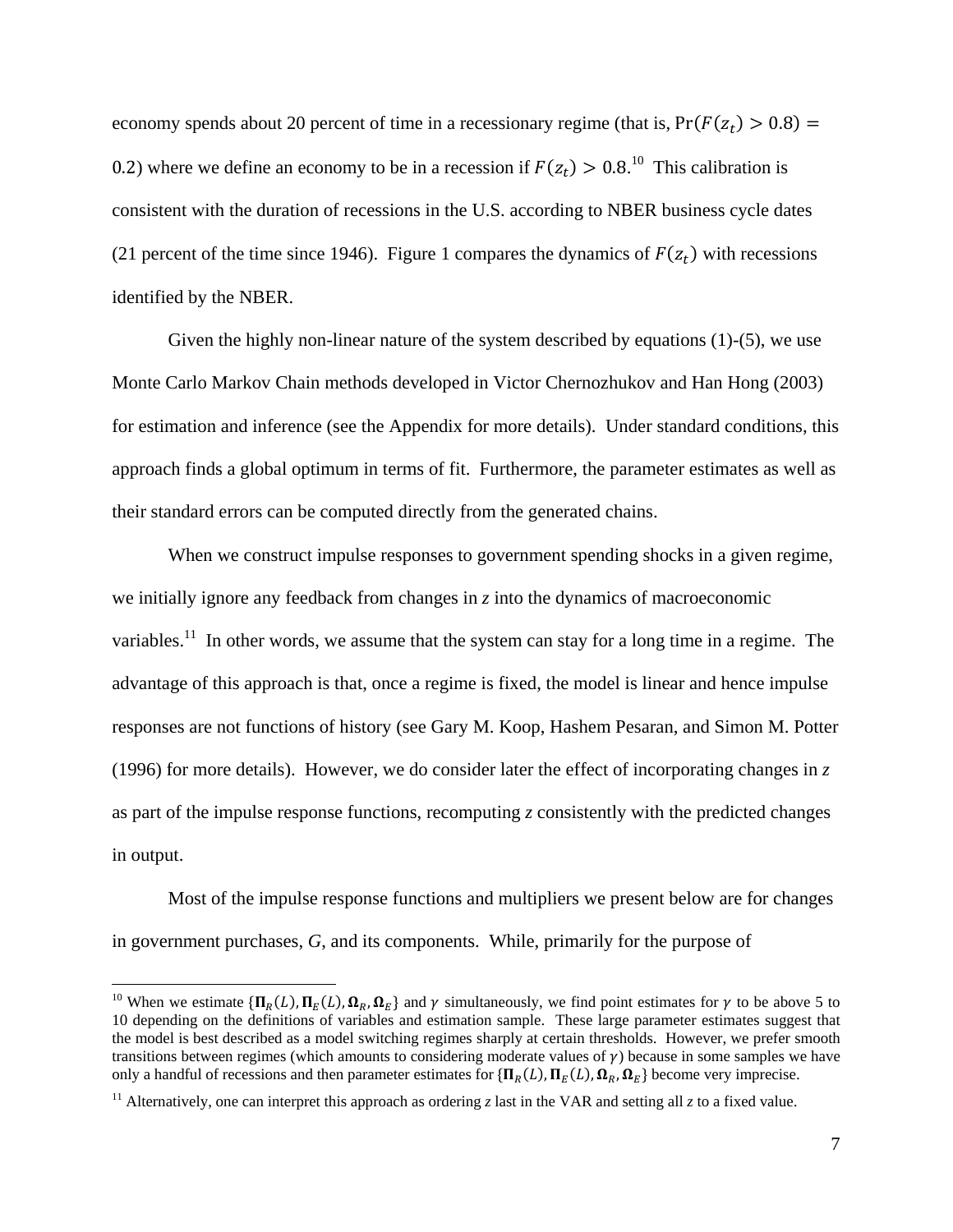comparison with previous studies, we present some results for changes in taxes in the Appendix (Figure A1), we have several reasons for focusing on *G*. First, much of the debate in the SVAR and DSGE literatures has been about the effects of government purchases. Second, we are less confident of the SVAR framework as a tool for measuring the effects of tax policy, because (as discussed above) many of the unexpected changes in *T* may not arise as a result of a policy change, but rather as a result of a change in the relationship between tax revenues and aggregate activity, and because we would expect the effects of tax policy to work through the structure of taxation (e.g. marginal tax rates) rather than simply through the level of tax revenues. Finally, identification of tax shocks depends on our ability to purge innovations in revenues of automatic responses to output and, as discussed in Blanchard and Perotti (2002), the key ingredient here is the elasticity of revenue with respect to output. However, this elasticity is likely to vary over the cycle, thereby introducing a bias of unknown magnitude and direction in our regime-specific estimates. Indeed, we have found that output responses to tax shocks in different regimes are very sensitive to the assumed elasticity.

#### **II. Basic Aggregate Results**

We begin by considering the effects of aggregate government purchases in the linear model with no regime shifts or control for expectations, following the basic specification of Blanchard and Perotti (2002), including the same ordering  $\left[$  G T Y  $\right]$  for the Cholesky decomposition. Our sample period is 1947:1—2008:4. Figure 2 displays the resulting impulse response functions (IRFs) for a government purchase shock. These multipliers demonstrate by how many dollars output, taxes, and government purchases increase over time when government purchases are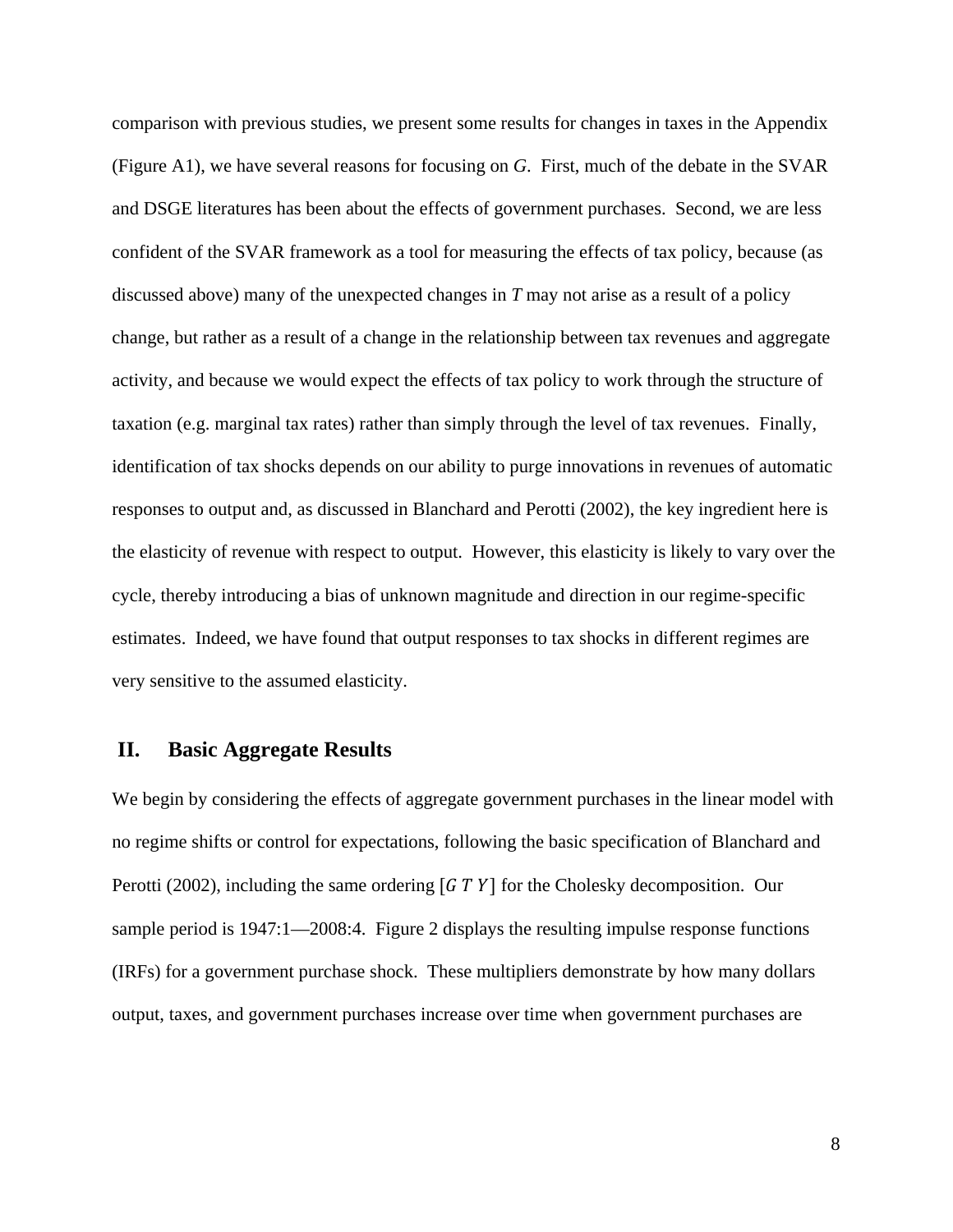increased by  $$1<sup>12</sup>$  In this and all subsequent figures, the shaded bands around the impulse response functions are 90 percent confidence intervals.<sup>13</sup> Consistent with results reported in previous studies (see, for example, the survey by Robert E. Hall, 2009), the maximum size of the government spending multiplier in the linear VAR model (the first column in Figure 2) is about 1 and this maximum effect of a government spending shock on output is achieved after a short delay. The response of future government purchases also peaks after a short delay, indicating that the typical government spending shock during the sample period is of relatively short duration. Taxes fall slightly in response to the increase in government purchases. This fall in taxes may contribute to the positive impact on output that persists even as the increase in government purchases dies off over time.

The second and third columns of Figure 2 plot the corresponding IRFs with associated error bands in recessions and expansions, respectively. Because of the smaller effective number of observations for each regime, particularly for recessions, the confidence bounds are greater for these IRFs than for those for the linear model in the first column of Figure 2. Even with these wide bands, however, the responses in recession and expansion are quite different. In both regimes, the impact output multiplier is about 0.5, slightly below that estimated for the linear model. Over time, though, the IRFs diverge, with the response in expansions never rising higher and soon falling below zero, while the response in recessions rises steadily, reaching a value of over 2.5 after 20 quarters. The strength of this output response in recession is not attributable simply to differences in the permanence of the spending shock or the tax response. Taxes actually rise in recession, while falling in expansion. This difference, which is consistent with

 $12$  Because government purchases and output enter the estimated equations in logs, we scale the estimated IRFs by the sample average values of *Y/G* to convert percent changes into dollar changes.

 $13$  The Appendix discusses our method of estimating these confidence intervals.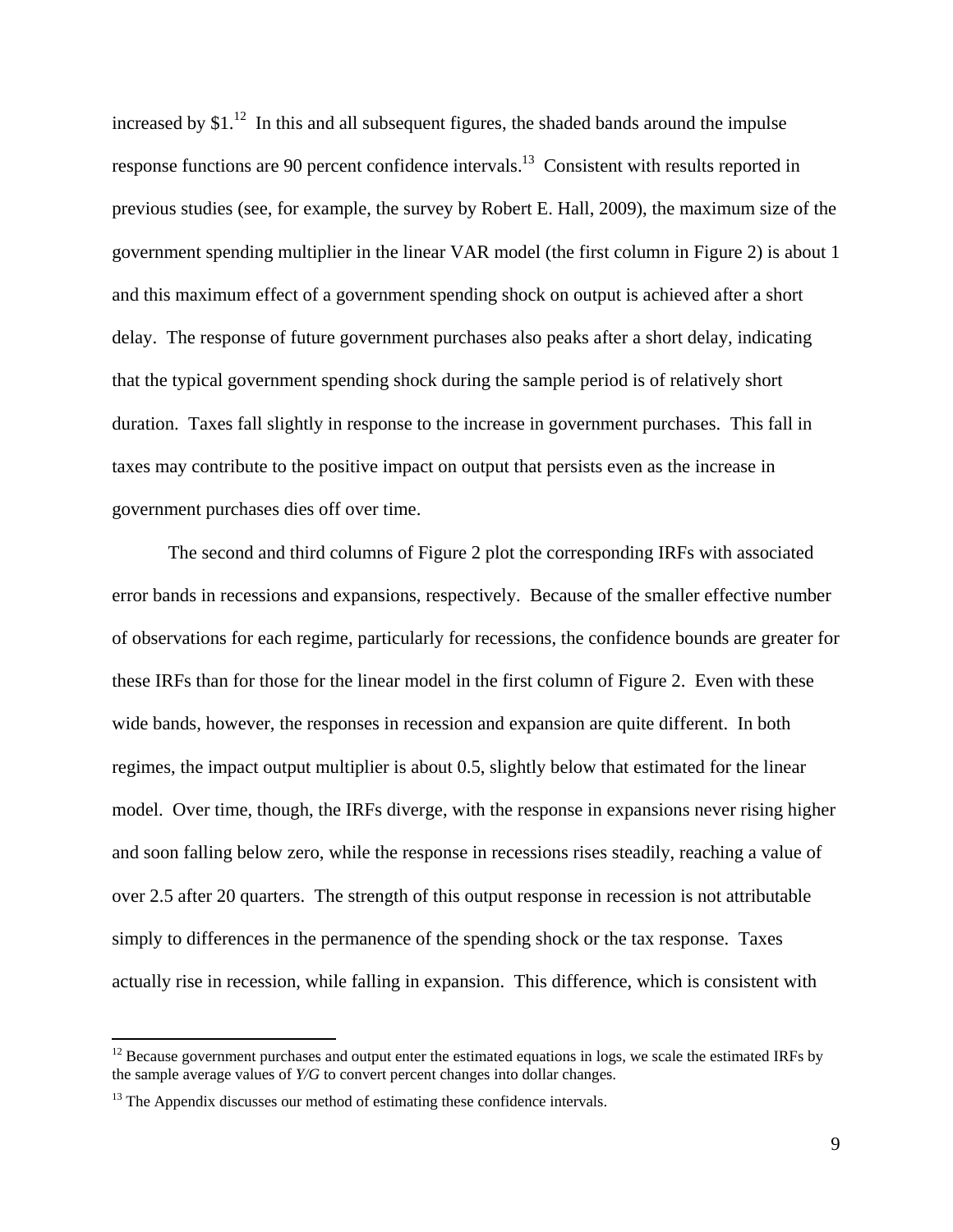the automatic responses of tax collections to changes in output, should weaken the differences in the observed output responses in recession and expansion; and while the government spending shock is more persistent in recession, it is stronger in the short run in expansion.<sup>14</sup>

To put the magnitudes of these multipliers in perspective, consider multipliers in Keynesian models as well as the more recent DSGE literature. Traditional Keynesian (IS-LM-AS) models usually have large multipliers since the size of the multiplier (when accommodating monetary policy keeps the interest rate from rising) is given by  $1/(1 - MPC)$  where MPC is the marginal propensity to consume which is typically quite large (about  $0.5$ - $0.9$ ).<sup>15</sup> To the extent that the AS curve in the IS-LM-AS model is upward sloping, the multiplier can vary from relatively large (the AS curve is flat and there is a great deal of slack in the economy; i.e., in a recession) to relatively small (the AS curve is steeply upward sloping and the economy operates at full capacity; i.e., in an expansion). In contrast, an increase in government spending in modern business cycle models usually leads to a large crowding out of private consumption in recessions and expansions and correspondingly the typical magnitude for the multiplier is less than 0.5 (in many cases much smaller). Recent findings from DSGE models with some Keynesian features (e.g., Lawrence Christiano, Martin Eichenbaum, and Sergio Rebelo. 2009, Gauti Eggertsson 2008, and Michael Woodford 2011), however, suggest that the government spending multiplier in periods with a binding zero lower bound (ZLB) on nominal interest rates (which are recessionary times) could be somewhere between 3 and 5. Intuitively, with the binding zero lower bound, increases in government spending have no effect on interest rates and

 $14$  Note that the contemporaneous responses of output to a shock in government spending are similar in recessions and expansions. This result suggests that the differences in the magnitudes of the multipliers across regimes are driven by the differences in the dynamics (i.e.,  $\{\Pi_R(L), \Pi_E(L)\}\$ ) rather than in the covariance of error terms (i.e.,  $\{\boldsymbol{\Omega}_R, \boldsymbol{\Omega}_E\}$ ).

<sup>&</sup>lt;sup>15</sup> For example, Shapiro and Joel Slemrod (2003) and David S. Johnson, Jonathan A. Parker and Nicholas S. Souleles (2006) report that the marginal propensity to consume out of (small) tax rebates in 2001 EGTRRA was somewhere between in 0.5 and 0.7.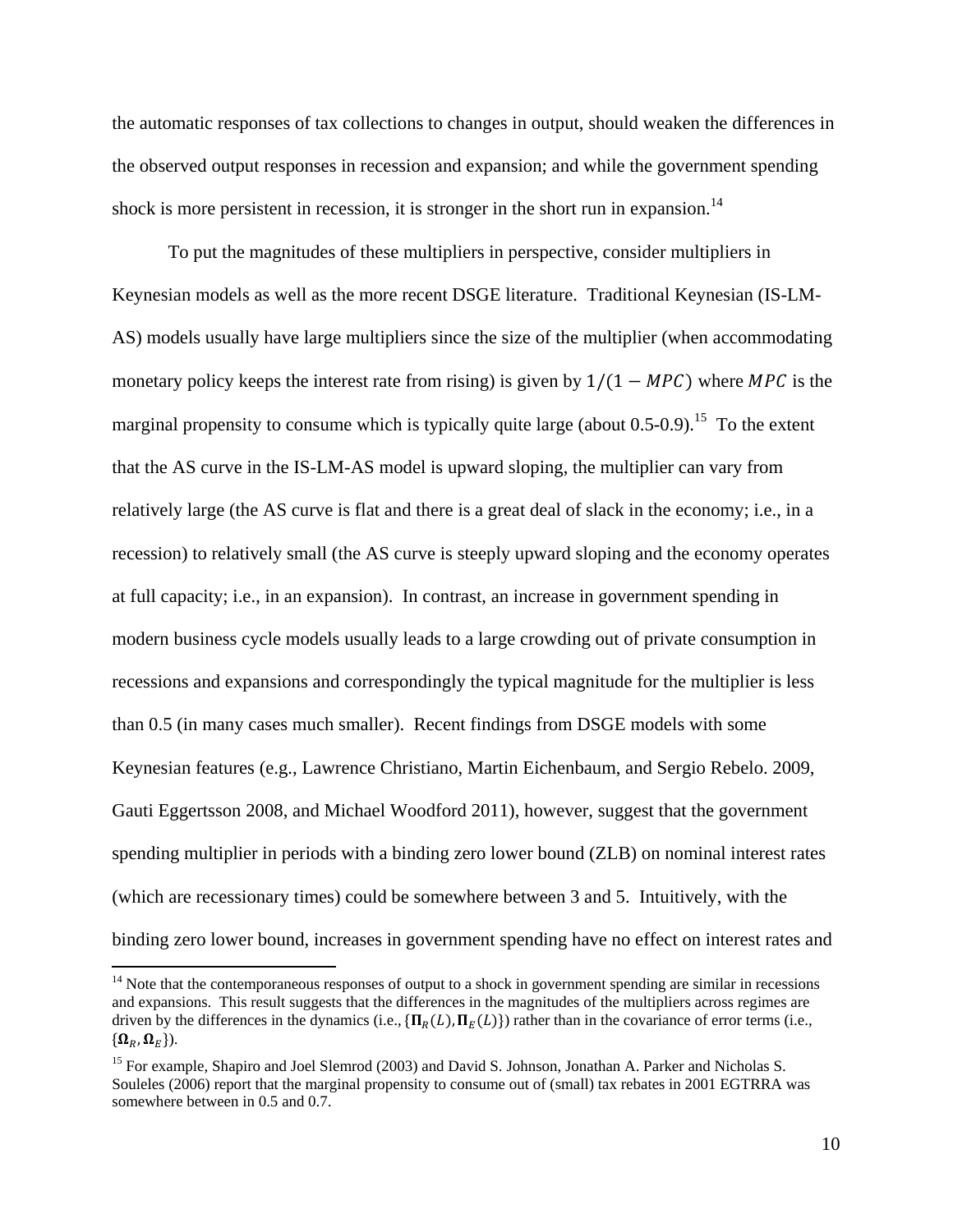thus there is no crowding out of investment or consumption, which leads to large multipliers. Of course, our estimates are based on several periods of recession and not just the recent episode during which the ZLB became an important issue.

In short, our estimates of the government spending multiplier in recessions and expansions are largely consistent with the theoretical arguments in both (old) Keynesian and (new) modern business cycle models. Table 1 summarizes these output multipliers for the cases just considered, as well as those that follow. The table presents multipliers measured in two ways. The first column gives the maximum impact on output (with standard errors in the second column) and the third column (with standard errors in the fourth column) shows the ratio of the sum of the *Y* response (to a shock in *G*) to the sum of *G* response (to a shock in *G*). The first measure of the fiscal multiplier has been widely used since Blanchard and Perotti (2002). The second measure has been advocated by Woodford (2011) and others since the size of the multiplier depends on the persistence of fiscal shocks. Regardless of which way we compute the multiplier, it is much larger in recessions than in expansions.

The differences between our regime-based multipliers probably are exaggerated by our assumptions that the regimes themselves don't change and that we consider settings corresponding to very strong expansions or recessions. Hence, one should interpret reported magnitudes of the multipliers for the two regimes as bounds from polar settings rather than routinely encountered values. More realistic situations will fall between the extremes. For example, if the multiplier is smaller in expansion than in recession and the economy has a positive probability of shifting from recession to expansion in future periods, then the actual multipliers starting in recession (or expansion) should be a blend of those estimated for the separate regimes. Calculating full dynamic impulse response functions that include internally

11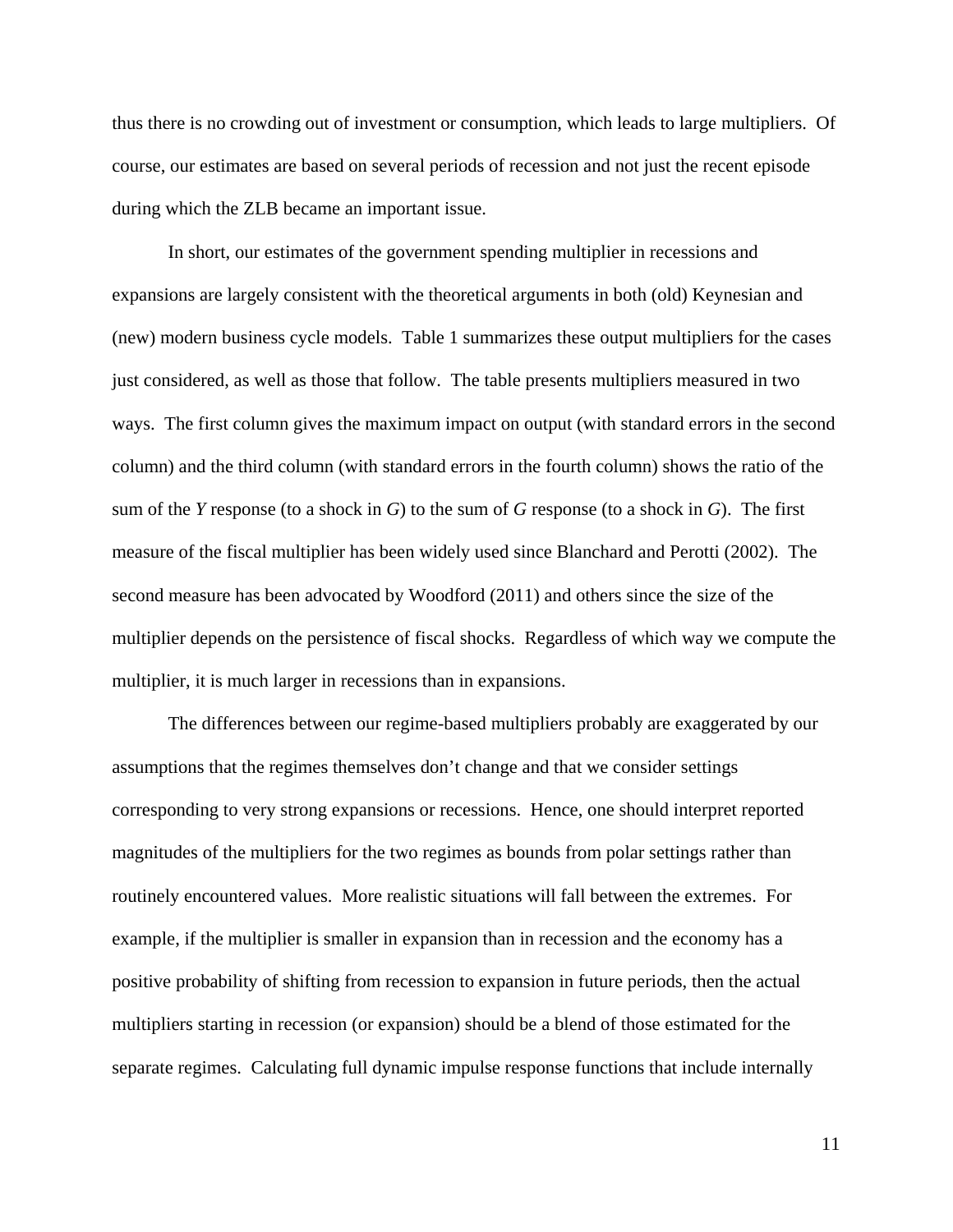consistent regime shifts is complicated, because we must compute the index *z* and evaluate the function  $F(z)$  at each date along the trajectory. Also, because the IRFs are now nonlinear, they will depend on the initial value of the index *z* and the size of the government policy shock. For example, the more deep the initial recession, and the less positive the spending shock, the less important future regime shifts out of recession will be. Therefore, we must specify the initial conditions and the size of the policy experiment in order to estimate the dynamic IRFs.

Figure 3 presents estimates for the historical effects of shocks to government purchases on output, incorporating regime shifts in response to government spending shocks. For each period, we consider a policy shock equal to one percent increase in *G* and report a dollar increase in output per dollar increase in government spending over 20 quarters (i.e.,  $\sum_{h=1}^{20} Y_h / \sum_{h=1}^{20} G_h$ ). The size of the multiplier varies considerably over the business cycle. For example in 1985, an increase in government spending would have barely increased output. In contrast, a dollar increase in government spending in 2009 could raise output by about \$1.75. Typically, the multiplier is between 0 and 0.5 in expansions and between 1 and 1.5 in recessions. Note the size of the multiplier tends to change relatively quickly as the economy starts to grow after reaching a trough. Thus, the timing of changes in discretionary government spending is critical for effectiveness of countercyclical fiscal policies.

# **III. Results for Components of Spending**

Just as output multipliers for government purchases differ according to the regime in which they occur, they can also differ for different components of government purchases (see e.g. Perotti 2007). As discussed earlier, studies using the narrative approach tend to focus on military buildups, but how useful are these shocks to defense spending in analyzing the effects of other changes in spending policies, such as those adopted during the recent recession?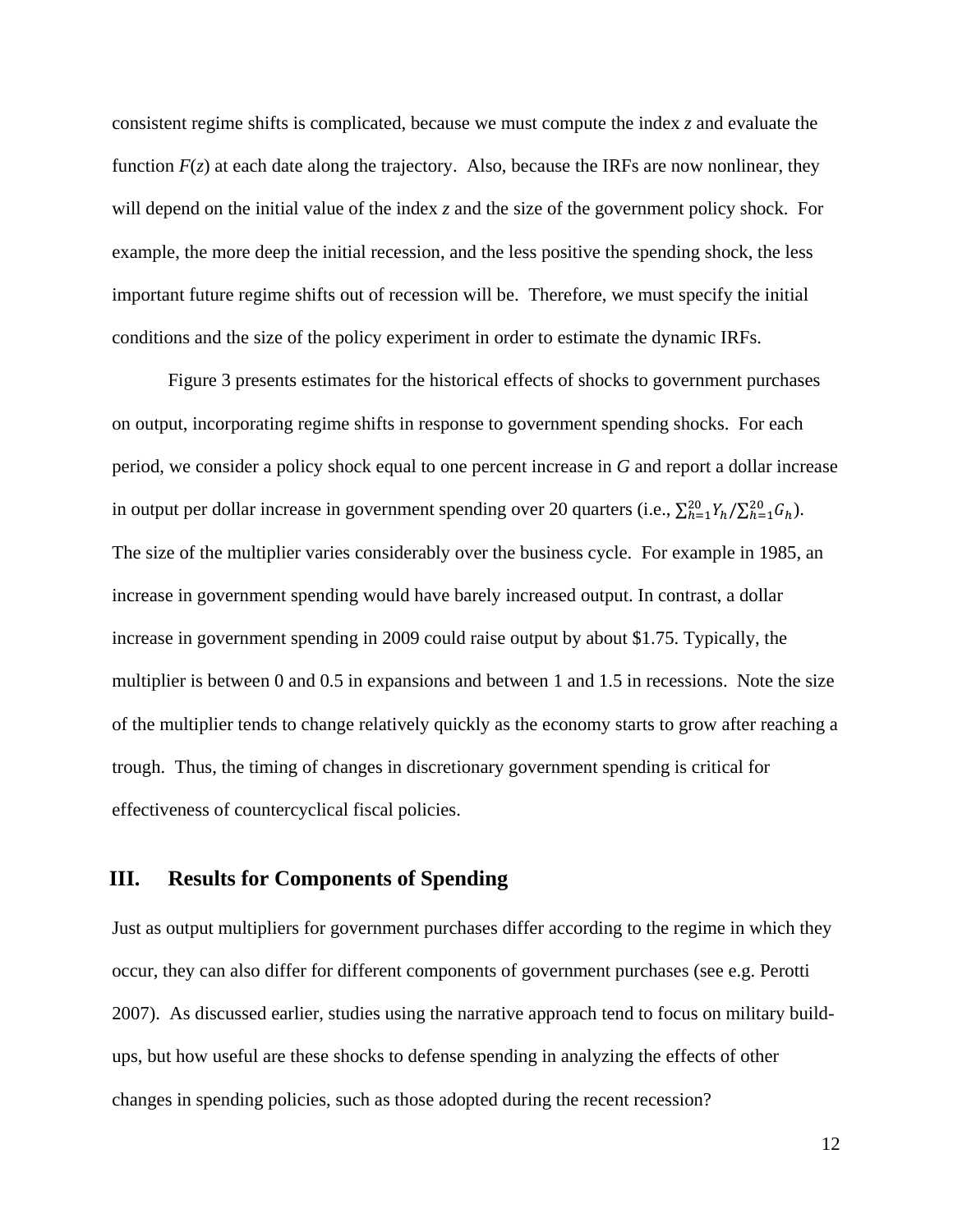Figure 4 shows that IRFs for output in response to defense and non-defense spending shocks, based on a four-variable VAR including defense and non-defense purchases, as well as output and taxes. We order the Cholesky decomposition with defense spending first and nondefense spending second, although this does not have an important effect on the results.<sup>16</sup> Clearly, the IRFs have different shapes for the linear model. For a unit shock to defense spending, output rises immediately by just over 1, which is consistent with Ramey (2011), and then gradually falls, becoming negative after several quarters. For non-defense spending, the output effect starts smaller but eventually exceeds 1 and remains above 0.6 for the entire period shown. Once the results are broken down by regime, however, we can see a much stronger dependence on the regime of the defense spending IRFs, which are similar to the linear-model results for the case of expansion but much more positive in recession, peaking at nearly 4 in the fifth quarter after the shock. For non-defense spending, on the other hand, the differences between regimes are primarily with respect to timing rather than size, with the most positive responses occurring rapidly in expansions but with several quarters' delay in recessions.

 Figure 5 shows the results of an experiment that breaks government purchases down in a different way, into consumption and investment spending, with consumption ordered first.<sup>17</sup> Once again, the results differ considerably by regime and by spending component. In this decomposition, both components of spending have positive effects on output in the linear model, although the effects of investment spending are much stronger, particularly during the first few quarters when the impact on output exceeds 2 for investment but is around 0.5 for consumption. Estimating the IRFs separately for recession and expansion leads in general to the expected result

<sup>&</sup>lt;sup>16</sup> Further details regarding confidence intervals and the effects on taxes and spending components are provided in the Appendix Figures A2-A3.

<sup>&</sup>lt;sup>17</sup> Appendix Figures A4-A5 provide further details of this experiment.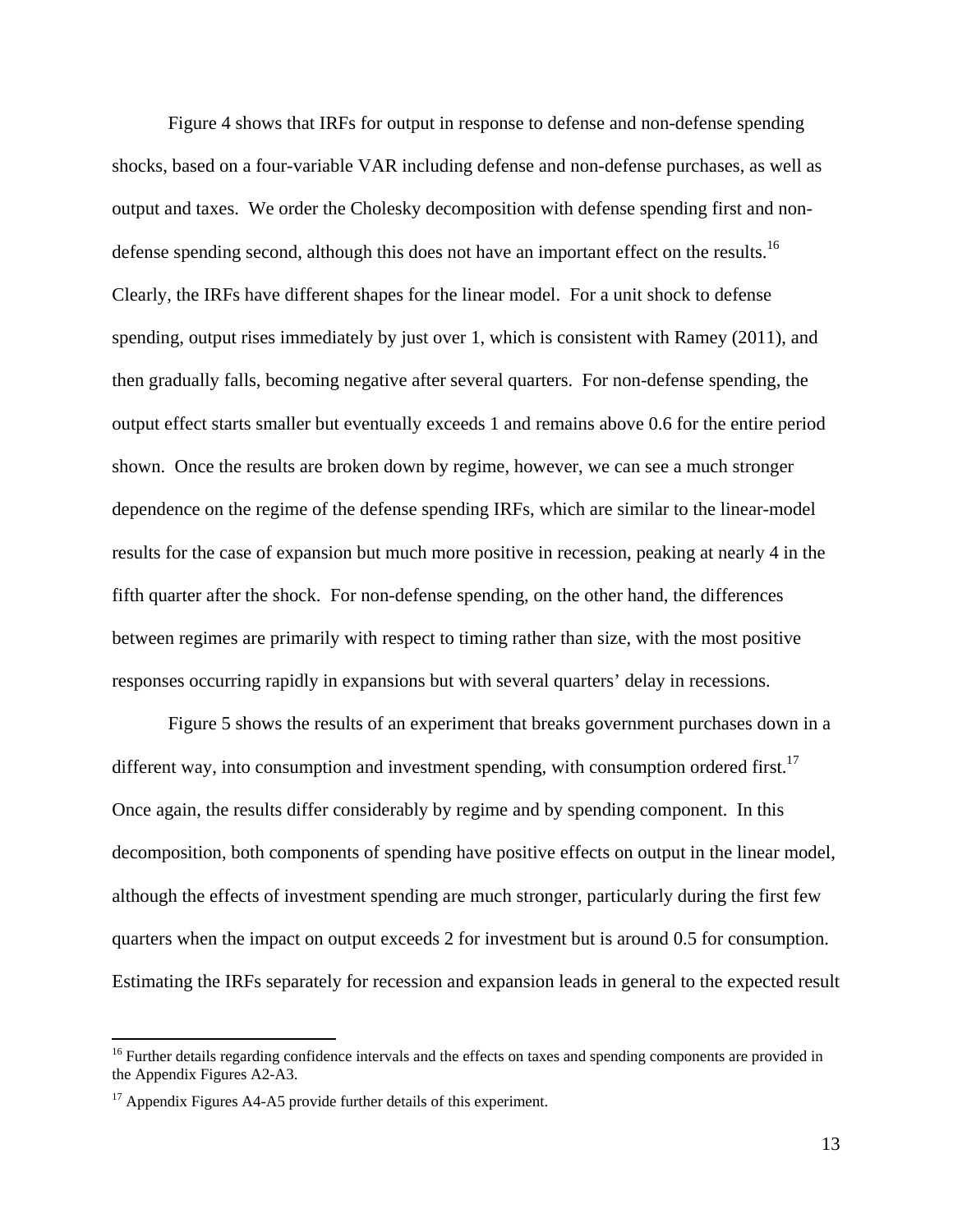of more positive multipliers in recession than in expansion. The IRFs are also noisier for the separate regimes, indicating an imprecision of these point estimates that is consistent with the larger confidence intervals (see appendix figures).

## **IV. Controlling for Expectations**

 $\overline{a}$ 

As emphasized by Ramey (2011) and others, the timing of fiscal shocks plays a critical role in identifying the effect of fiscal shocks. In spirit of Ramey (2011), we control for expectations not already absorbed by the VAR using real-time professional forecasts from three sources. First, we draw forecasts for output and government spending variables from the Survey of Professional Forecasters (SPF), an average of forecasts (with the number of individual forecasters ranging from 9 to 50) available since 1968 for GDP and since 1982 for government spending and its components. Second, for government revenues, we use the University of Michigan RSQE econometric model, for which forecasts are available for the period beginning in  $1982<sup>18</sup>$ . Third, we use government spending (Greenbook) forecasts prepared by the FRB staff for FOMC meetings. The Greenbook forecasts for government spending are available from 1966 to 2004. Since the FOMC meets 8 or 12 times a year in our sample, we take Greenbook forecasts prepared for the meeting which is the closest to the middle of the quarter to make it comparable to SPF forecasts. Since the properties of the Greenbook and SPF forecasts are similar, we splice the Greenbook and SPF government spending forecasts and construct a continuous forecast series running from 1966 to present. For each variable, we use the forecast made in period *t*-1 for the period-*t* value. Because there have been numerous data revisions in the National Income

<sup>&</sup>lt;sup>18</sup> The University of Michigan data are coded from hard copies. Hard copies of forecasts prior to 1982 were lost that year in the fire that destroyed that university's Economics Department building.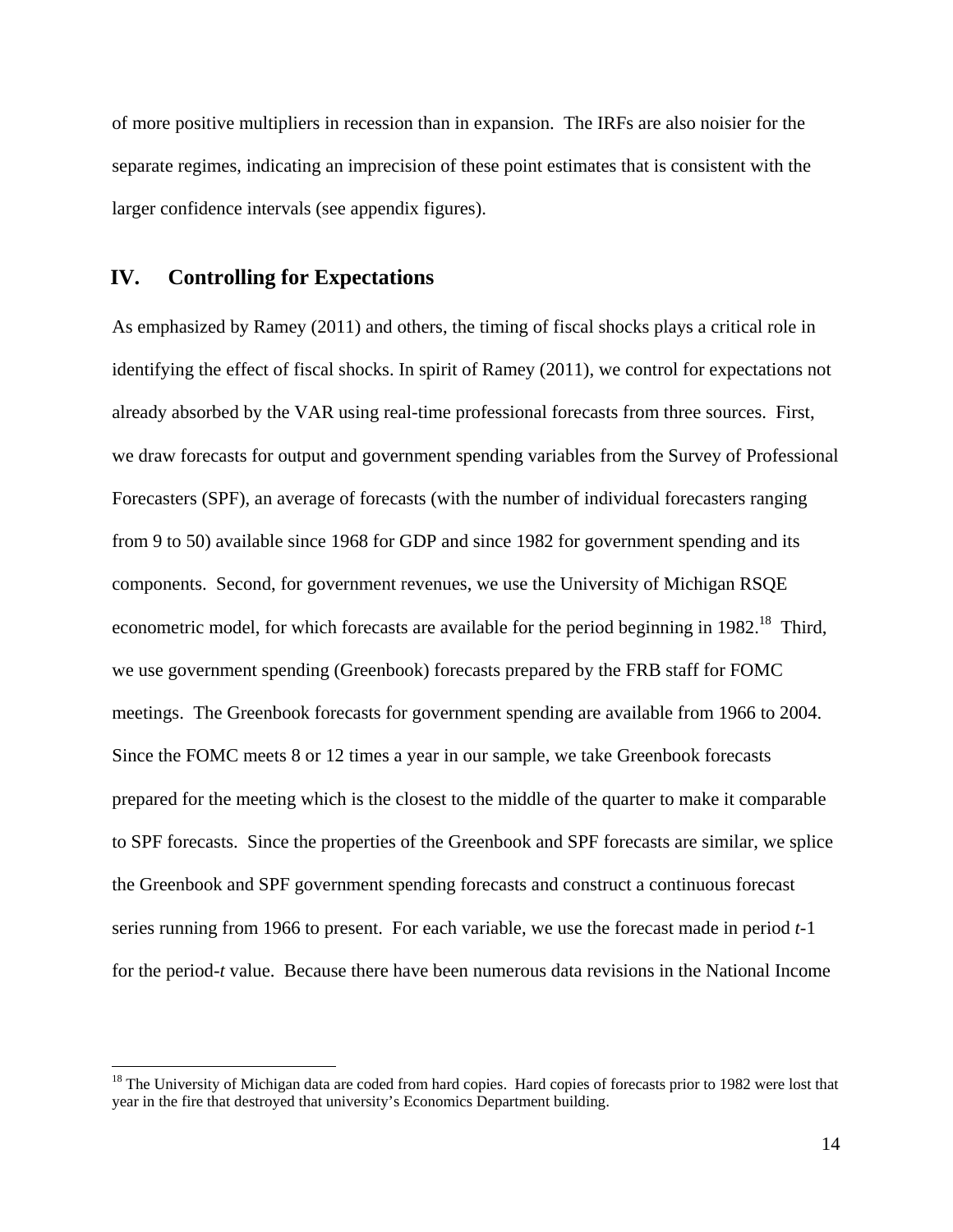and Product Accounts since the dates of these forecasts, we use forecast growth rates rather than levels.

The importance of controlling for expectations is illustrated in Figure 6, which plots the residuals from projecting forecasted and actual growth rates of government spending on lags of the variables in our baseline VAR.<sup>19</sup> If the VAR innovations were truly unexpected, then these two residuals would be unrelated, but the correlation between forecasted and actual growth rates of government spending (net of the information contained in the VAR lags) is about 0.3-0.4 which points to conclusion that a sizable fraction of VAR innovations is predictable. Therefore, one should be interested in using refined measures of unanticipated shocks to government spending.

 The simplest way to account for these forecastable components of VAR residuals is to expand the vector  $\mathbf{X}_t$  to include professional forecasts. That is, if we let the SPF/Greenbook/RSQE forecasts made at time *t*-1 for the growth rate of real government purchases for time *t* be denoted  $\Delta G_{t|t-1}^F$  (where  $\Delta G_{s|t}^F$  is the growth rate of government spending *G* at time *s* forecasted at time *t*) and define the professional forecasts for output and taxes the same way, we would use the expanded vector in equation (1)  $[\Delta G_{t|t-1}^F \Delta T_{t|t-1}^F \Delta Y_{t|t-1}^F G_t T_t Y_t]'$ , stacking the forecasts first because by the timing there is no contemporaneous feedback from unanticipated shocks at time *t* to forecasts made at time  $t-1$ <sup>20</sup>. This direct approach is attractive because it accounts automatically for any effects that expectations might have on the aggregate variables and for the determinants of the expectations themselves. In practice, however, we have found this approach to be too demanding given our data limitations, for it doubles the number of

 $19$  The figure presents two versions of this plot, with similar results, one relating forecast residuals to VAR residuals based on real-time data, the other to VAR residuals based on final-vintage data.

<sup>&</sup>lt;sup>20</sup> See Sylvain Leduc, Keith Sill, and Tom Stark (2007) for a more detailed discussion on the ordering.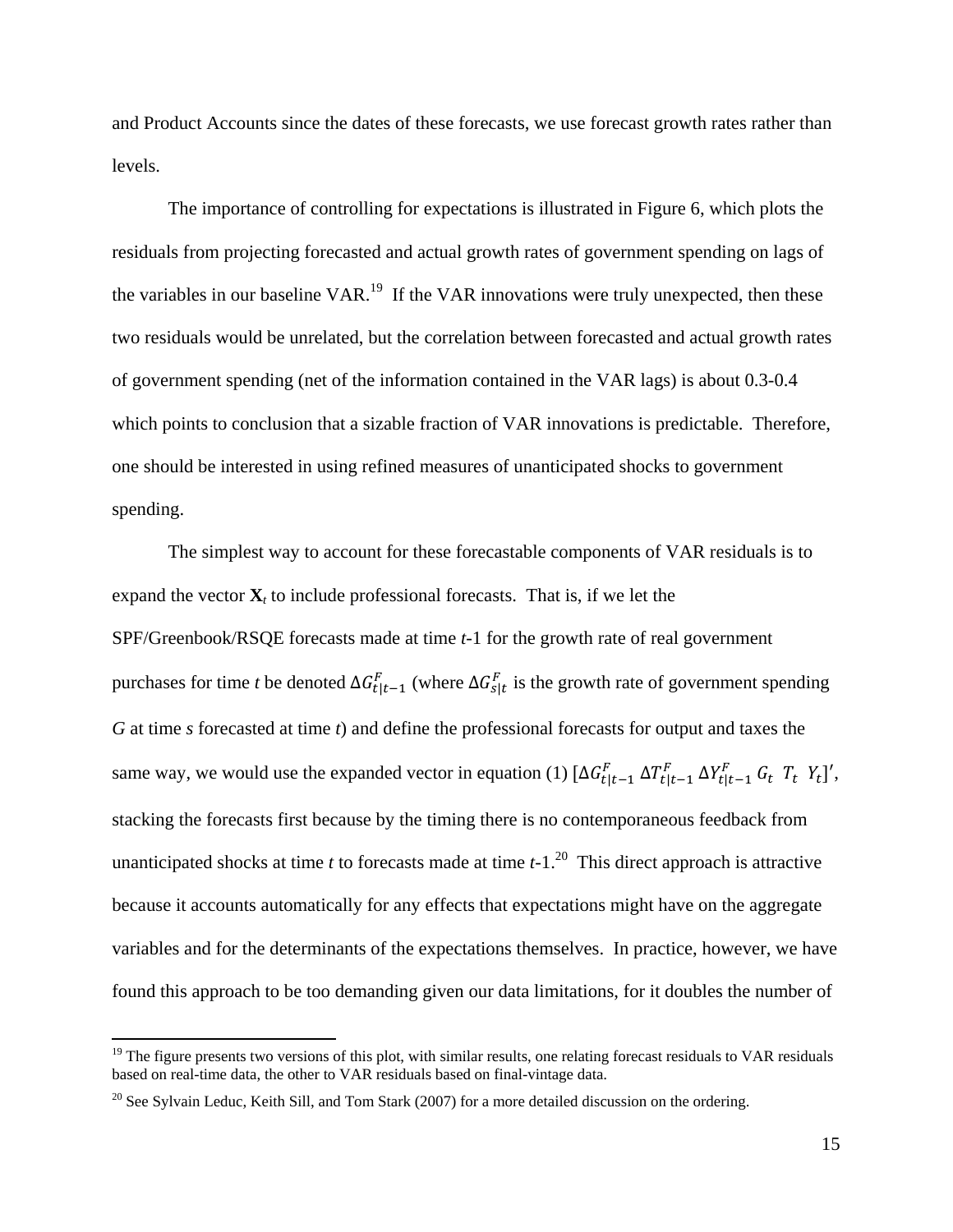variables in the VAR while eliminating more than half of the observations in our sample (i.e., those before 1982); the resulting confidence intervals are very large, particularly for the recession regime for which we have effectively fewer observations. $21,22$ 

We consider two alternative approaches. The first alternative is a two-step process. The first step of this process is to create "true" innovations by subtracting forecasts of the vector  $\mathbf{X}_t$ from  $\mathbf{X}_t$  itself. We then fit  $\mathbf{\Omega}_t = \mathbf{\Omega}_E(1 - F(z_{t-1})) + \mathbf{\Omega}_R F(z_{t-1})$  (i.e., equation (3)) using these forecast errors (rather than the residuals from the VAR itself). From this step, we use estimated  $\Omega_E$  and  $\Omega_R$  to construct contemporaneous responses to shocks in expansions and recessions. The second step involves using the previously-estimated baseline VAR with regime switches. In this step, we use the estimated coefficients  $\Pi_E(L)$  and  $\Pi_R(L)$  to map the propagation of contemporaneous responses created in the first step. This two-step approach has the advantage of allowing us to base the VAR on our full sample and the original number of variables. Its main disadvantage is that the IRF dynamics will not necessarily be correct, given that the VAR is estimated under the assumption that the innovations to  $\mathbf{X}_t$  are fully unanticipated.

The second alternative approach is to augment the baseline VAR directly, but with only one variable, pertaining to the forecast of government spending. For example, the vector of variables in the VAR could be  $\tilde{\mathbf{X}}_t = [\Delta G_{t|t-1}^F G_t T_t Y_t]'$  or  $\hat{\mathbf{X}}_t = [FE_t^G G_t T_t Y_t]'$  where  $FE_t^G$  is the forecast error for the growth rate of government spending or some other measure of news about government spending. In the former specification, an innovation in  $G_t$  orthogonal to  $\Delta G_{t|t-1}^F$  is interpreted as an unanticipated shock. In the latter specification, an innovation in the

 $21$  We do consider a more restricted version of this approach shortly, in which we add a series on defense spending innovations available for our full sample directly to the VAR.

 $22$  Karel Mertens and Morten O. Ravn (2010) distinguish anticipated and unanticipated shocks in a VAR by using long-run restrictions combined with calibration. We do not use this strategy in part because with regime switches we cannot distinguish long-run responses in expansions and recessions.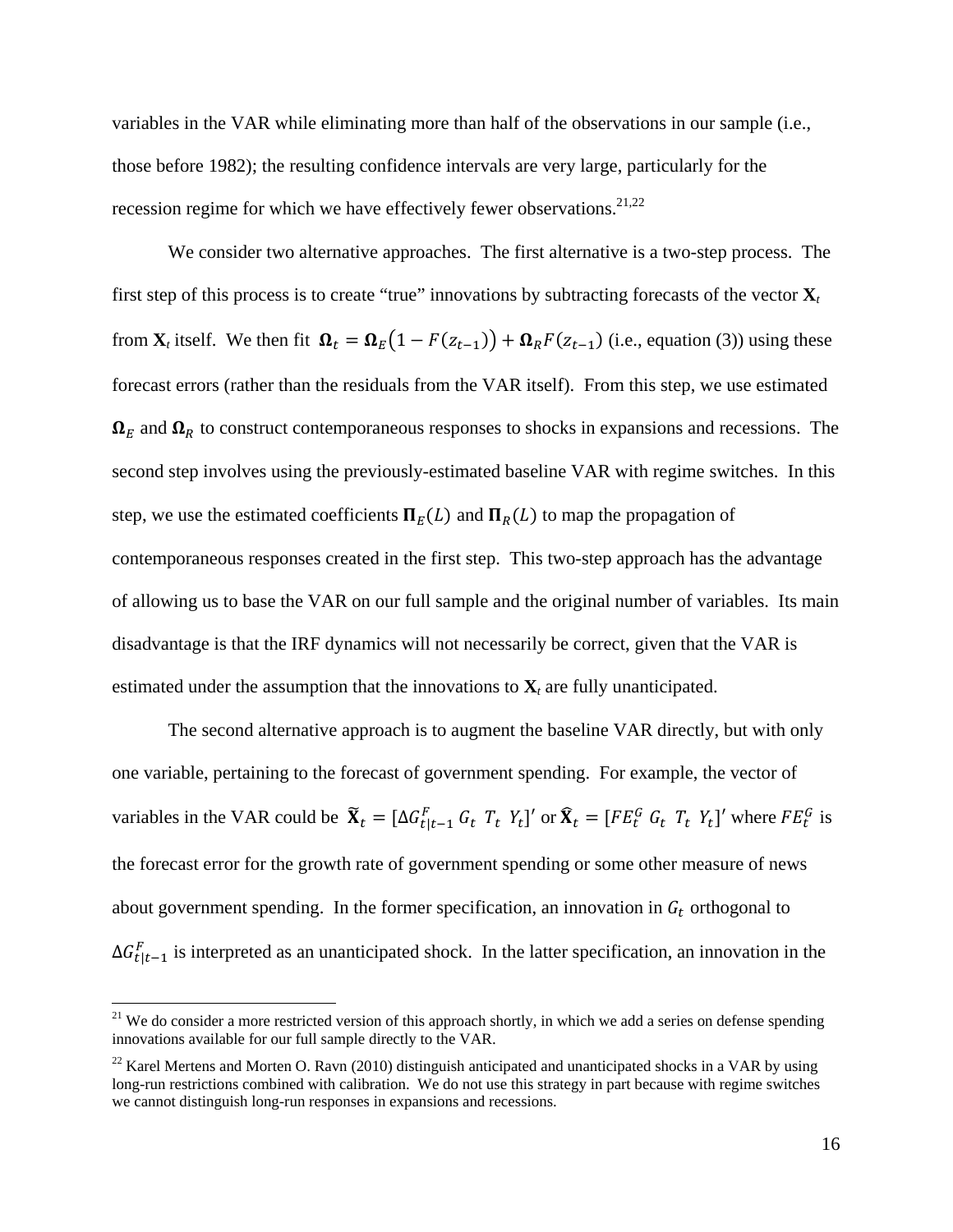forecast error or news about government spending is interpreted as an unanticipated shock.<sup>23</sup> The key advantage of this approach is that, with sufficiently long series, we can have a VAR of a manageable size and yet we can remove directly a predictable component from government spending innovations.

With these alternative approaches and specifications, unanticipated shocks to government spending of a given initial size will lead to differing government spending responses over time. To make IRFs comparable, we normalize the size of the unanticipated government spending shock so that the integral of a government spending response over 20 quarters is equal to one. Therefore the interpretation of the fiscal multipliers is similar to the second column in Table 1. Figure 7 shows the IRFs for different approaches and specifications and contrasts these results with the results for the baseline specification  $(1)-(5)$  that does not control for the predictable component in government spending innovations. Table 1 reports the maximum and average multipliers along with associated standard errors.

Panel A (Figure 7) presents IRFs for the first approach. The results suggest that controlling for expectations increases the absolute magnitudes of the government spending multipliers, making them more positive in recessions and more negative in expansions. Panel B (Figure 7) shows results for the second approach with  $\widetilde{\mathbf{X}}_t = [\Delta G_{t|t-1}^F G_t T_t Y_t]'$  where  $\Delta G_{t|t-1}^F$  is the spliced Greenbook/SPF forecast series for the growth rate of government spending. In this specification, which is estimated on the 1966-2009 sample, the multiplier in the recession regime is a bit larger than in the baseline model while the multiplier in the expansion regime stays positive but small which contrasts with the baseline model where the multiplier turns negative at

<u>.</u>

 $^{23}$  In principle, these two variants should be the same, but this will not be exactly so because of data revisions. That is, we have real-time predicted changes, real time actual changes, and ex post actual changes. The difference between last two changes will be allocated to one piece or the other depending on which variable is included in the regression.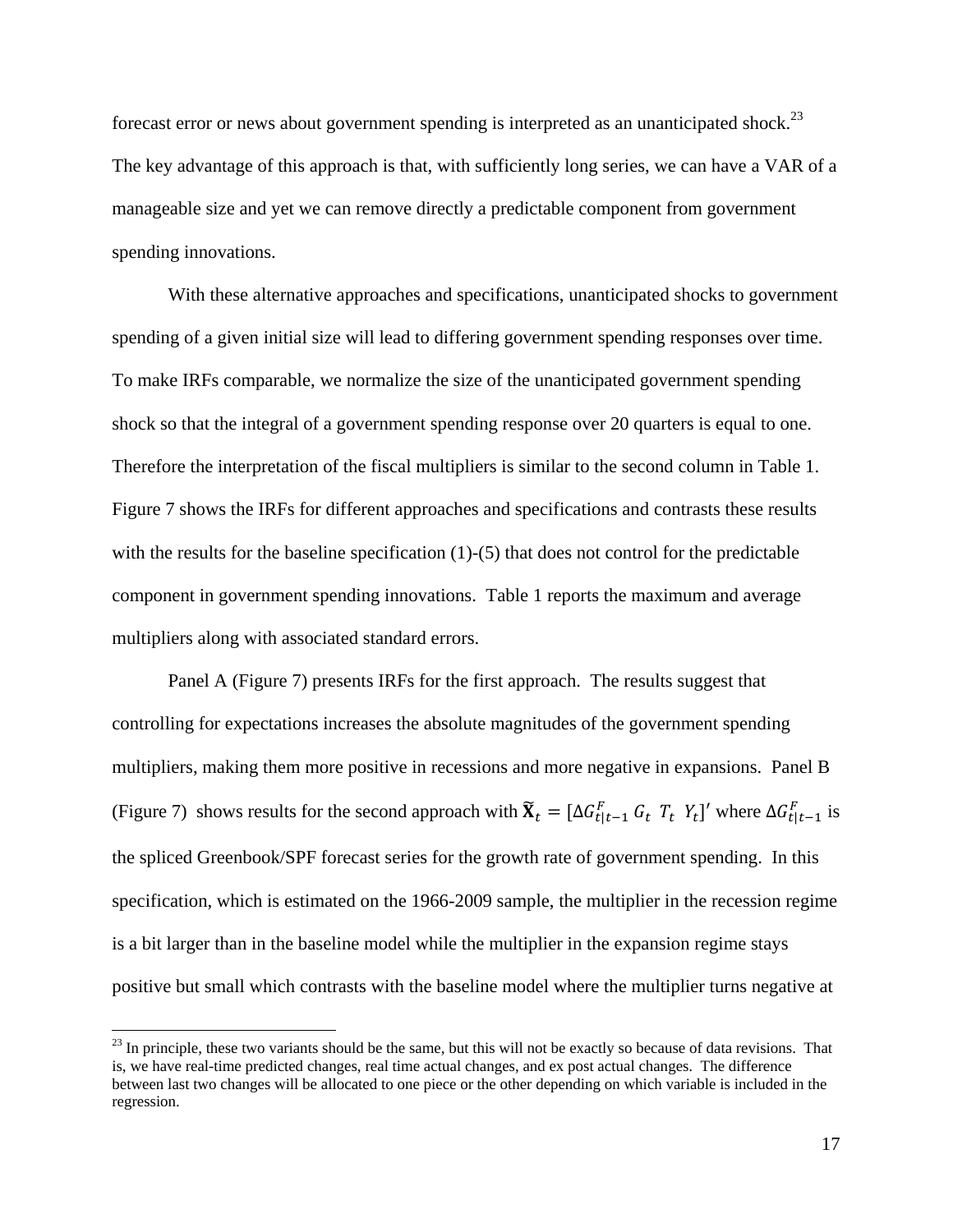long horizons. By and large, these results suggest that the government spending multiplier in recessions increases and the multiplier in expansions stays close to zero when we purify government spending shocks of predictable movements.

Panel C (Figure 7) shows results for the second approach with  $\hat{\mathbf{X}}_t = [FE_t^G \ G_t \ T_t \ Y_t]'$ where  $FE_t^G$  is the forecast error computed as the difference between spliced Greenbook/SPF forecast series and actual, first-release series of the government spending growth rate.<sup>24</sup> In this specification, an unanticipated shock to government spending in an expansion has an effect on output similar to the effect we find in the baseline model. In a recession, however, the multiplier may be larger than in the baseline model, especially at short horizons, but the standard errors for estimated output response are also rising which probably reflects the fact that forecast errors capture only a fraction of the variation in government spending.

Finally, we use spending news constructed in Ramey (2011) to control for the timing of fiscal shocks (Panel D, Figure 7). Specifically, we augment the baseline VAR with Ramey's spending news series, which is ordered first in this expanded VAR. The key advantage of using Ramey's series is that, in contrast to the forecast series, it covers the whole post-WWII sample (1949:1-2008:4) and thus allows a longer estimation period and more precise estimates. One limitation of Ramey's news shocks is that they are based only on military spending. But changes in military spending do account for a large share of variation in total government spending, so they should still be informative. Also, these shocks are dominated by major historical events such as the Korean War which can make multiplier estimates sensitive to using alternative samples. Panel D shows that controlling for spending news does not materially affect output responses during expansions and raises responses in recessions, although increased standard

1

 $24$  An advantage of using real-time data to compute forecast errors is that it makes forecasts and actual series refer to the same concept of government spending.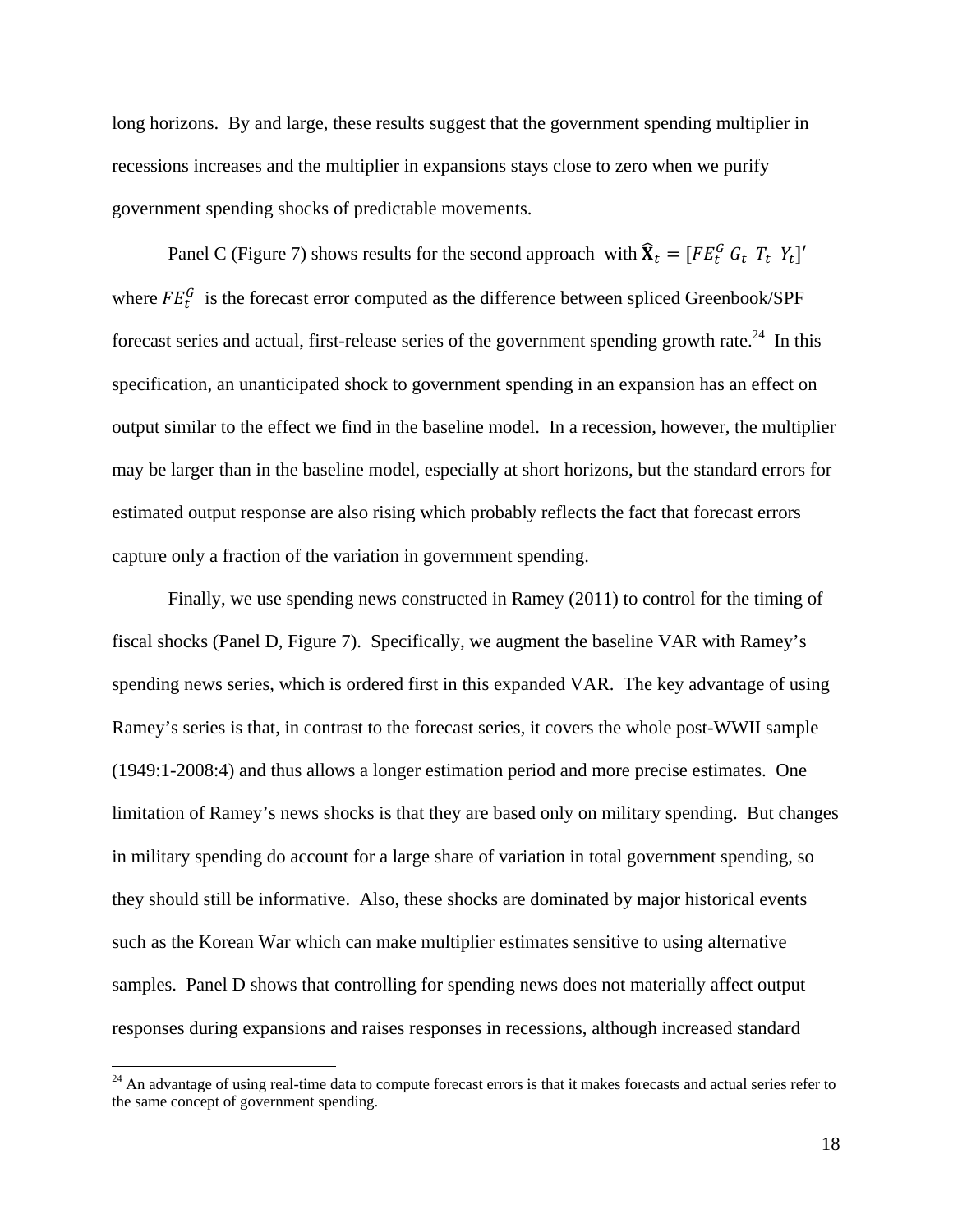errors call for cautious interpretation of these estimated impulse responses. We view these findings as corroborating our other evidence on the importance of constructing unanticipated fiscal shocks, which tend to have larger effects on output in recessions.

## **V. Concluding remarks**

Our findings suggest that all of the extensions we developed in this paper – controlling for expectations, allowing responses to vary in recession and expansion, and allowing for different multipliers for different components of government purchases – all have important effects on the resulting estimates. In particular, policies that increase government purchases have a much larger impact in recession than is implied by the standard linear model, even more so when one controls for expectations, which is clearly called for given the extent to which independent forecasts help predict VAR policy "shocks." Given the historical experience of the U.S. economy, our preferred estimates of the government spending multiplier are between 0 and 0.5 in expansions and between 1 and 1.5 in recessions.

While we have extended the SVAR approach, our analysis still shares some of the limitations of the previous literature. We have allowed for different economic environments, but there may be still other important differences among historical episodes that we lump together, for example recessions, such as the recent one, associated with financial market disruptions and very low nominal government interest rates, and other recessions induced by monetary contractions (such as the one in the early 1980s). Our predictions are also tied to historical experience concerning the persistence of policy shocks, and therefore may not apply to policies either less or more permanent. The effects of taxes, even if purged of expected changes, are still probably too simple as they fail to take account of the complex ways in which structural tax policy changes can influence the economy. And, finally, as we enter a period of unprecedented

19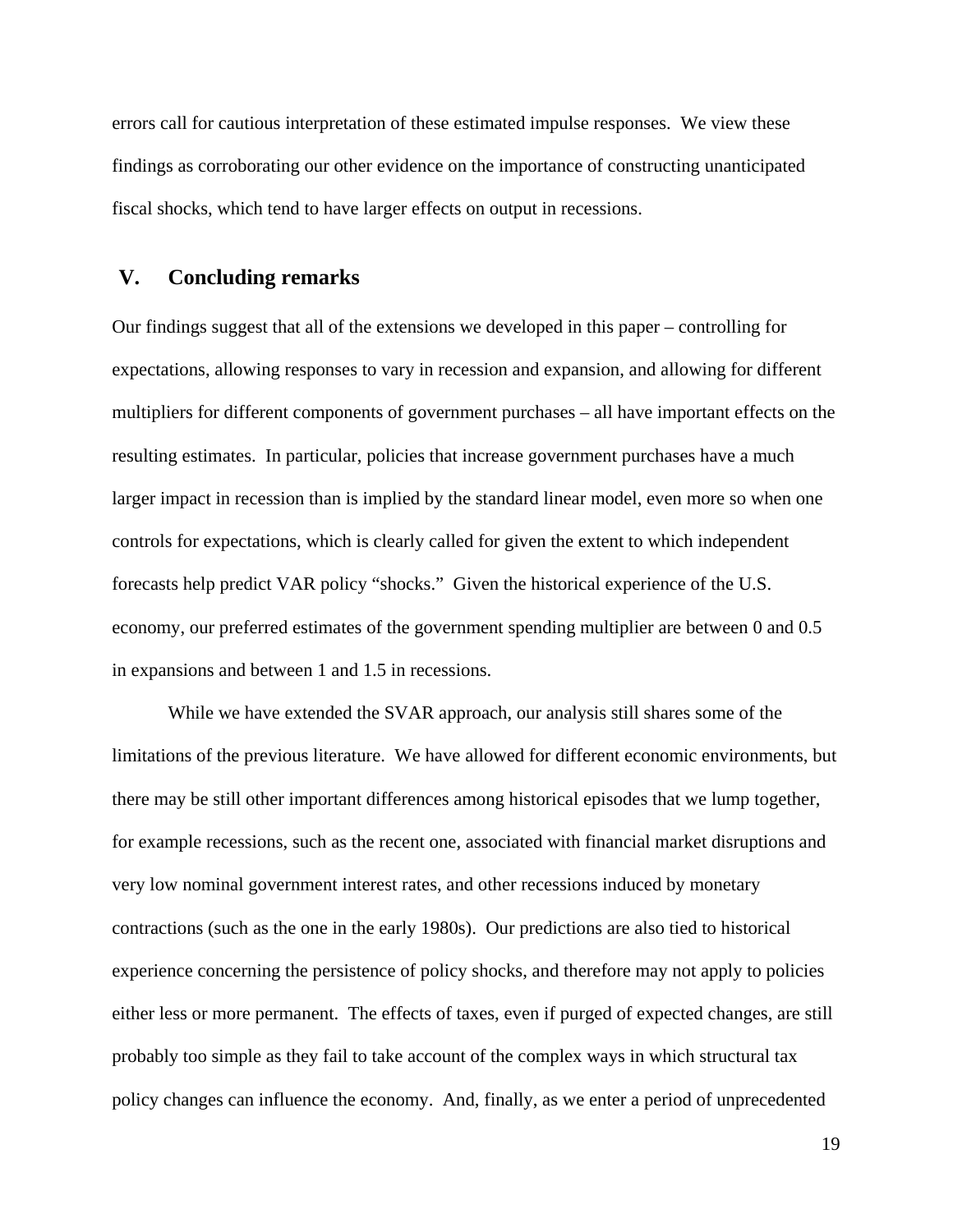long-run budget stress, the U.S. postwar experience, or even the experience of other countries that have dealt with more acute budget stress<sup>25</sup>, may not provide very accurate forecasts of future responses.

These limitations of our analysis should motivate future theoretical work to develop realistic DSGE models with potentially nonlinear features to understand more deeply the forces driving differences in the size of fiscal multipliers over the business cycle, the role of (un)anticipated shocks for fiscal multipliers in these environments, and implications of levels of government debt for the potency of discretionary fiscal policy to stabilize the economy.

<u>.</u>

<sup>&</sup>lt;sup>25</sup> See, for example, Perotti (1999) and Silvia Ardagna (2004).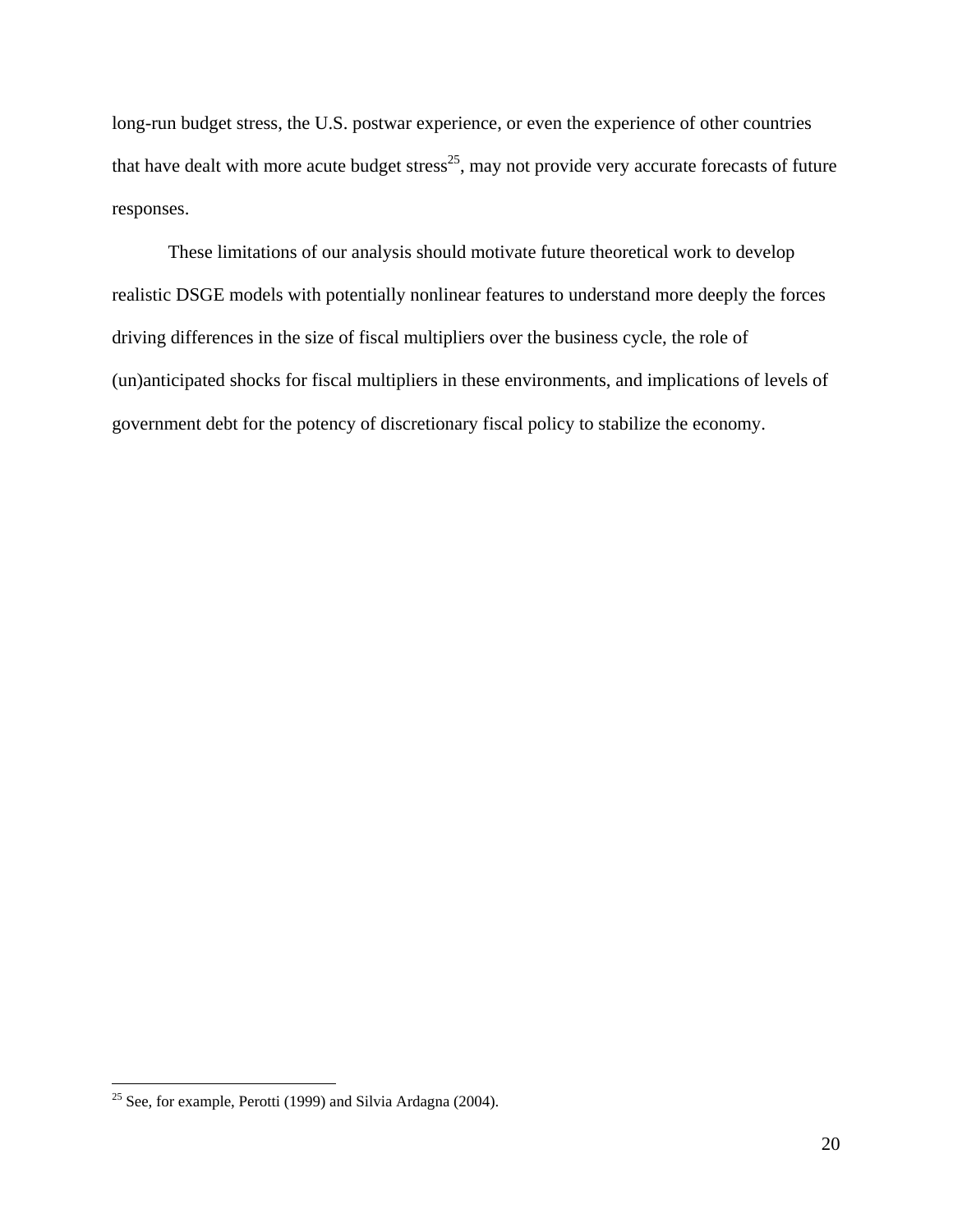## **References**

- Ardagna, Silvia. 2004. "Fiscal Stabilizations: When Do They Work and Why?" *European Economic Review* 48(5): 1047-1074.
- Barro, Robert J., and Charles J. Redlick. 2009. "Macroeconomic Effects from Government Purchases and Taxes." NBER Working Paper 15369.
- Blanchard, Olivier, and Roberto Perotti. 2002. "An Empirical Characterization of the Dynamic Effects of Changes in Government Spending and Taxes on Output." *Quarterly Journal of Economics* 117(4): 1329-1368.
- Chernozhukov, Victor, and Han Hong. 2003. "An MCMC Approach to Classical Estimation," *Journal of Econometrics* 115(2): 293-346.
- Christiano, Lawrence, Martin Eichenbaum, and Sergio Rebelo. 2009. "When is the government spending multiplier large?" NBER Working Paper 15394.
- Cogan, John F., Tobias Cwik, John B. Taylor, and Volker Wieland. 2009. "New Keynesian versus Old Keynesian Government Spending Multipliers." NBER Working Paper 14782.
- Congressional Budget Office. 2009. "Estimated Macroeconomic Impacts of the American Recovery and Reinvestment Act of 2009." March 2.
- Coutinho Pereira, M., and A. Silva Lopes. 2010. "Time varying fiscal policy in the U.S." Bank of Portugal Working Paper Series No. 21.
- Eggertsson, Gauti B. 2008. "Can Tax Cuts Deepen Recessions?" Federal Reserve Bank of New York, December.
- Gelman, Andrew, John B. Carlin, Hal S. Stern, and Donald B. Rubin. 2004. *Bayesian Data Analysis*. New York: Chapman and Hall/CRC.
- Granger, Clive W., and Timo Terasvirta. 1993. *Modelling Nonlinear Economic Relationships*. New York: Oxford University Press.
- Hall, Robert E. 2009. "By How Much Does GDP Rise If the Government Buys More Output?" *Brookings Papers on Economic Activity*, Fall: 183-231.
- Hamilton, James D. 1994. *Time Series Analysis*. Princeton: Princeton University Press.
- Johnson, David S., Jonathan A. Parker and Nicholas S. Souleles. 2006. "Household Expenditure and the Income Tax Rebates of 2001." *American Economic Review* 96(5): 1589–1610.
- Koop, Gary, M. Hashem Pesaran, and Simon M. Potter. 1996. "Impulse Response Analysis in Nonlinear Multivariate Models." *Journal of Econometrics* 74(1): 119-147.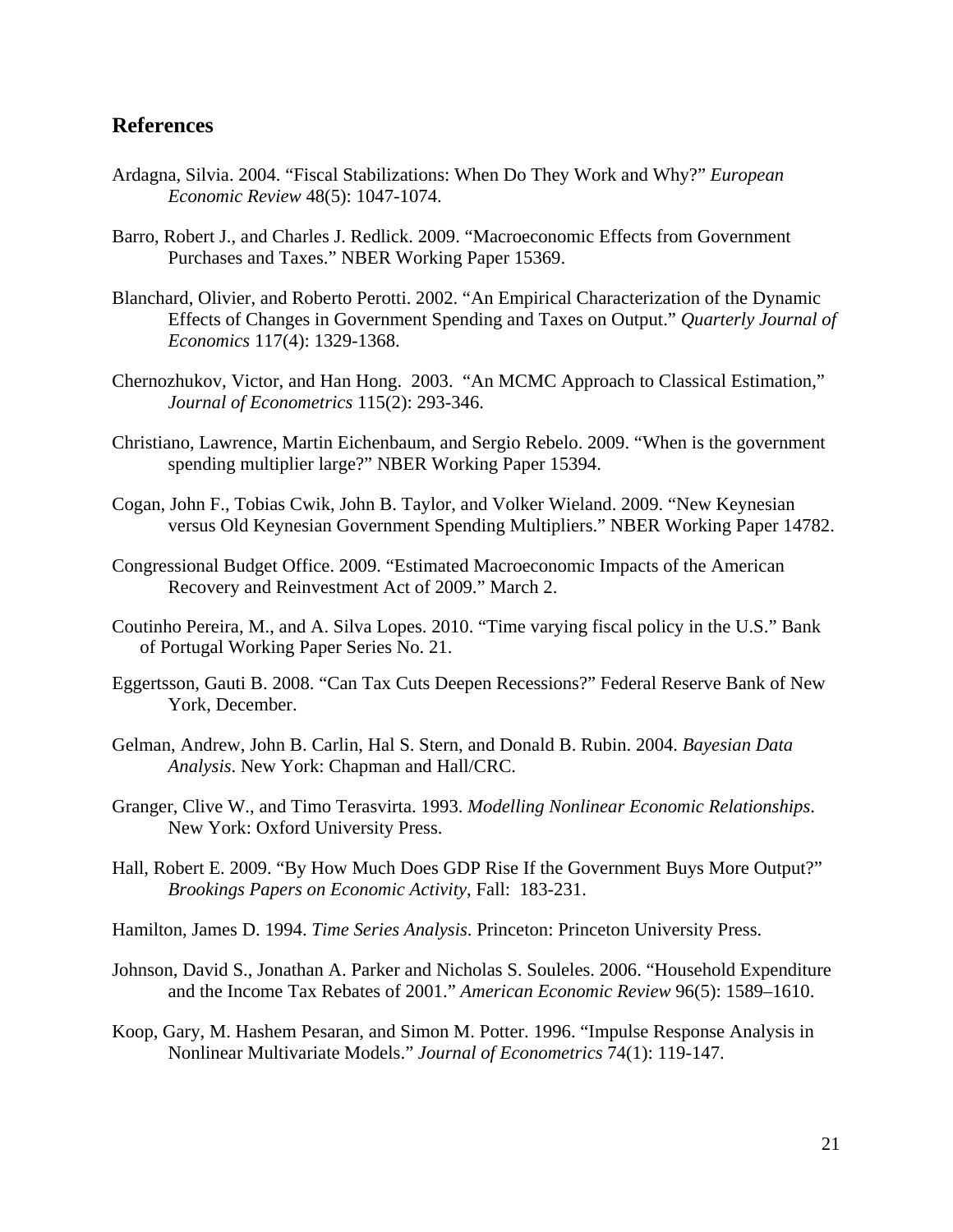- Leduc, Sylvain, Keith Sill, and Tom Stark. 2007. "Self-fulfilling expectations and the inflation of the 1970s: Evidence from the Livingston Survey." *Journal of Monetary Economics* 54(2): 433-459.
- Leeper, Eric M., Todd B. Walker, and Shu-Chun Susan Yang. 2010. "Government Investment and Fiscal Stimulus in the Short and Long Runs." *Journal of Monetary Economics* 57: 1000–1012.
- Mertens, Karel, and Morten O. Ravn. 2010. "Measuring the Impact of Fiscal Policy in the Face of Anticipation: A Structural VAR Approach." *Economic Journal* 120 (May): 393–413
- Perotti, Roberto. 1999. "Fiscal Policy in Good Times and Bad." *Quarterly Journal of Economics* 114(4): 1399-1436.
- Perotti, Roberto. 2007. "In Search of the Transmission Mechanism of Fiscal Policy." *NBER Macroeconomics Annual* 22 (2007): 169-249.
- Ramey, Valerie A. 2011. "Identifying Government Spending Shocks: It's All in the Timing." forthcoming in *Quarterly Journal of Economics* 126(1): 1-50.
- Ramey, Valerie A. and Matthew Shapiro. 1997. "Costly Capital Reallocation and the Effects of Government Spending." *Carnegie-Rochester Conference on Public Policy* 48: 145-194.
- Romer, Christina D., and David H. Romer. 2010. "The Macroeconomic Effects of Tax Changes: Estimates Based on a New Measure of Fiscal Shocks." *American Economic Review* 100: 763–801.
- Romer, Christina, and Jared Bernstein. 2009. "The Job Impact of the American Recovery and Reinvestment Plan." Council of Economic Advisors, January 9.
- Shapiro, Matthew D., and Joel Slemrod. 2003. "Consumer Response to Tax Rebates," *American Economic Review* 93(1): 381-396.
- Stock, James, and Mark Watson. 1989. "New indexes of coincident and leading economic indicators." *NBER Macroeconomics Annual* 4: 351-409.
- Tagkalakis, Athanasios. 2008. "The effects of fiscal policy on consumption in recessions and expansions." *Journal of Public Economics* 92(5-6): 1486-1508.
- Woodford, Michael. 2011. "Simple Analytics of the Government Expenditure Multiplier." *American Economic Journal: Macroeconomics* 3(1): 1-35.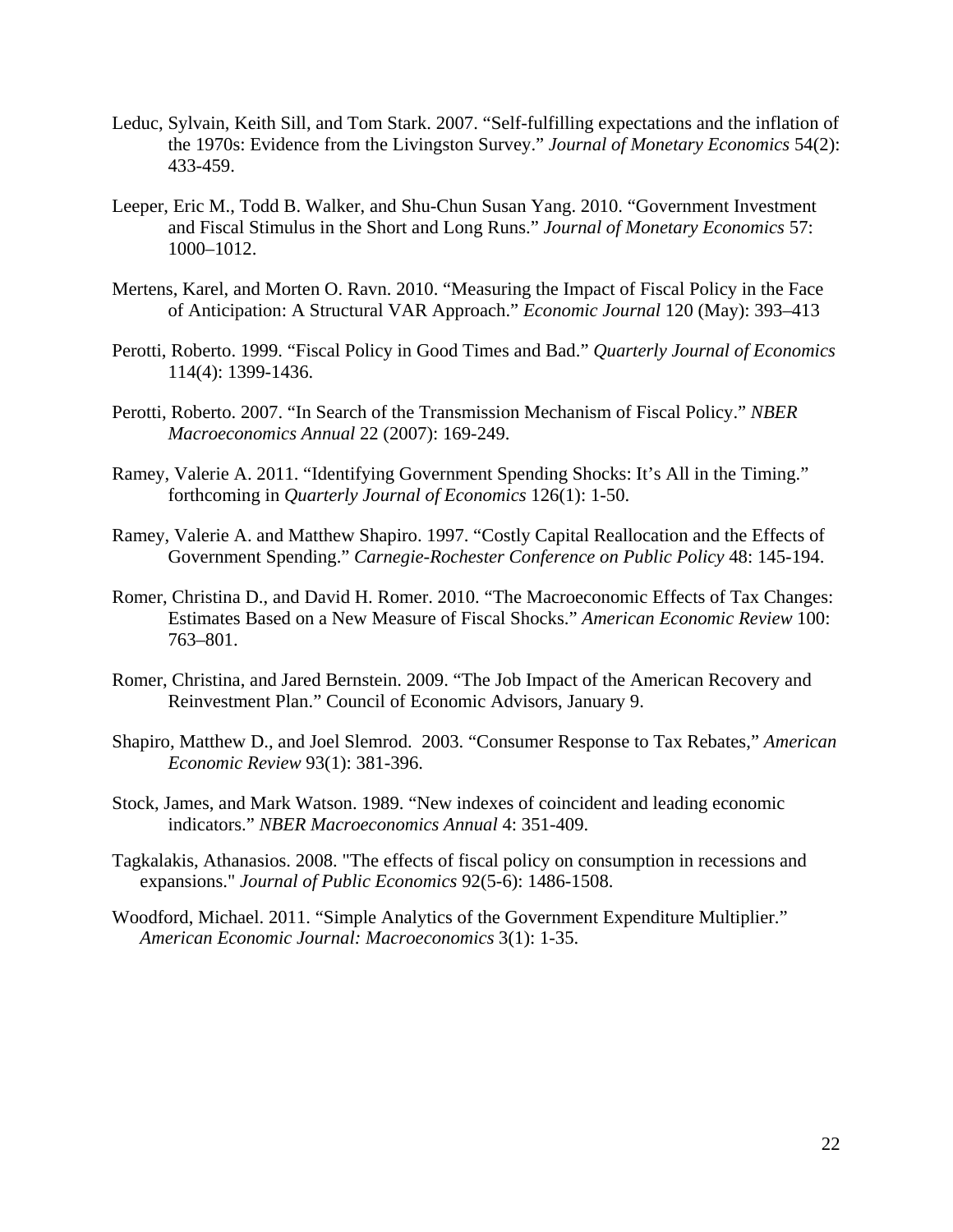#### **Appendix: Estimation procedure**

The model is estimated using maximum likelihood methods. The log-likelihood for model (1)- (5) is given by:

(A1)  $log L = const - \frac{1}{2} \sum_{t=1}^{T} log |\mathbf{\Omega}_t|$  –  $\frac{1}{2} \sum_{t=1}^T \mathbf{u}_t' \mathbf{\Omega}_t^{-1} \mathbf{u}_t$ 

where  $\mathbf{u}_t = \mathbf{X}_t - (1 - F(\mathbf{z}_{t-1})) \Pi_E(L) \mathbf{X}_{t-1} - F(\mathbf{z}_{t-1}) \Pi_R(L) \mathbf{X}_{t-1}$ . Since the model is highly nonlinear and has many parameters  $\Psi = \{ \gamma, \Omega_R, \Omega_E, \Pi_R(L), \Pi_E(L) \}$ , using standard optimization routines is problematic and, thus, we employ the following procedure.

Note that conditional on  $\{\gamma, \Omega_R, \Omega_F\}$  the model is linear in lag polynomials  $\{\Pi_R(L), \Pi_E(L)\}\$ . Thus, for a given guess of  $\{\gamma, \Omega_R, \Omega_E\}$ , we can estimate  $\{\Pi_R(L), \Pi_E(L)\}\$  with weighted least squares where weights are given by  $\Omega_t^{-1}$  and estimates of  $\{\Pi_R(L), \Pi_E(L)\}\$  must minimize  $\frac{1}{2} \sum_{t=1}^{T} \mathbf{u}'_t \mathbf{\Omega}_t^{-1} \mathbf{u}_t$ . Let

$$
\mathbf{W}_t = \begin{bmatrix} (1 - F(z_{t-1}))\mathbf{X}_{t-1} & F(z_{t-1})\mathbf{X}_{t-1} \dots (1 - F(z_{t-1}))\mathbf{X}_{t-p} & F(z_{t-1})\mathbf{X}_{t-p} \end{bmatrix}
$$

be the extended vector of regressors and  $\Pi = [\Pi_R \ \Pi_E]$  so that  $\mathbf{u}_t = \mathbf{X}_t - \Pi \mathbf{W}_t'$  and the objective function is

(A2) 
$$
\frac{1}{2} \sum_{t=1}^{T} (\mathbf{X}_t - \mathbf{\Pi} \mathbf{W}_t')' \mathbf{\Omega}_t^{-1} (\mathbf{X}_t - \mathbf{\Pi} \mathbf{W}_t').
$$

Note that we can rewrite (A2) as

$$
\frac{1}{2}\sum_{t=1}^{T}(\mathbf{X}_t - \mathbf{\Pi}\mathbf{W}_t')'\mathbf{\Omega}_t^{-1}(\mathbf{X}_t - \mathbf{\Pi}\mathbf{W}_t') = trace\left[\frac{1}{2}\sum_{t=1}^{T}(\mathbf{X}_t - \mathbf{\Pi}\mathbf{W}_t')'\mathbf{\Omega}_t^{-1}(\mathbf{X}_t - \mathbf{\Pi}\mathbf{W}_t')\right]
$$
\n
$$
= \frac{1}{2}\sum_{t=1}^{T} trace[(\mathbf{X}_t - \mathbf{\Pi}\mathbf{W}_t')(\mathbf{X}_t - \mathbf{\Pi}\mathbf{W}_t')'\mathbf{\Omega}_t^{-1}].
$$

The first order condition with respect to  $\Pi$  is  $\sum_{t=1}^{T} (\mathbf{W}_t' \mathbf{X}_t \mathbf{\Omega}_t^{-1} - \mathbf{W}_t' \mathbf{W}_t \Pi' \mathbf{\Omega}_t^{-1}) = 0$ . Now using the *vec* operator, we get

$$
vec(\Sigma_{t=1}^T \mathbf{W}_t^{\prime} \mathbf{X}_t \mathbf{\Omega}_t^{-1}) = vec[\Sigma_{t=1}^T \mathbf{W}_t^{\prime} \mathbf{W}_t \Pi^{\prime} \mathbf{\Omega}_t^{-1}] = \Sigma_{t=1}^T vec[\mathbf{W}_t^{\prime} \mathbf{W}_t \Pi^{\prime} \mathbf{\Omega}_t^{-1}]
$$
  
=  $\Sigma_{t=1}^T [vec \Pi^{\prime}] [\mathbf{\Omega}_t^{-1} \otimes \mathbf{W}_t^{\prime} \mathbf{W}_t] = vec[\mathbf{T}^{\prime} \Sigma_{t=1}^T [\mathbf{\Omega}_t^{-1} \otimes \mathbf{W}_t^{\prime} \mathbf{W}_t]]$ 

which gives

(A3)  $vec\Pi' = (\sum_{t=1}^T [\mathbf{\Omega}_t^{-1} \otimes \mathbf{W}_t' \mathbf{W}_t])^{-1} vec(\sum_{t=1}^T \mathbf{W}_t' \mathbf{X}_t \mathbf{\Omega}_t^{-1}).$ 

The procedure iterates on  $\{\gamma, \Omega_R, \Omega_F\}$  (which yields  $\Pi$  and the likelihood) until an optimum is reached. Note that with a homoscedastic error term (i.e.  $\Omega_t = const$ ), we recover standard VAR estimates.

Since the model is highly non-linear in parameters, it is possible to have several local optima and one must try different starting values for  $\{\gamma, \Omega_R, \Omega_E\}$ . To ensure that  $\Omega_R$  and  $\Omega_E$  are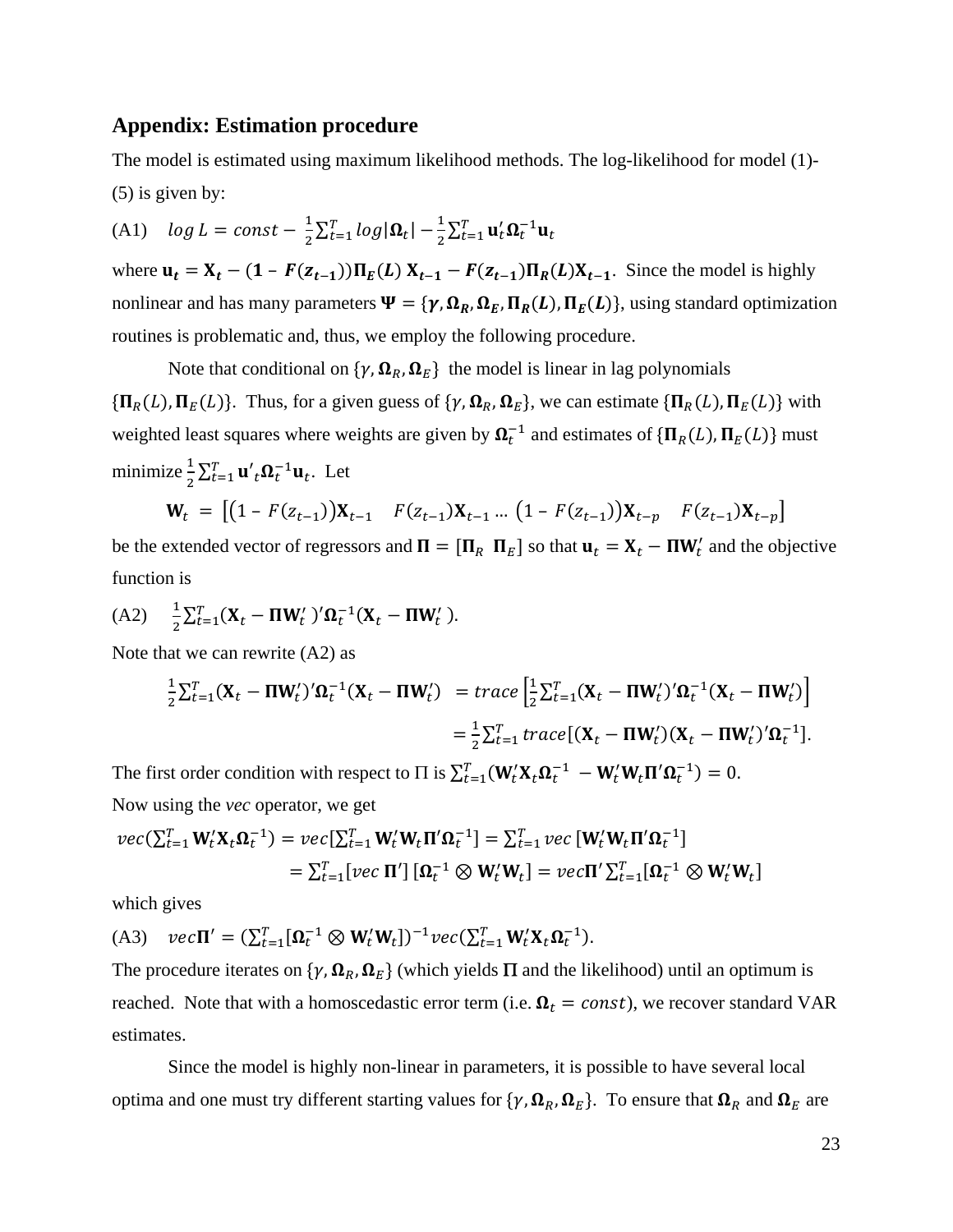positive definite, we use  $\Psi = \{\gamma, chol(\Omega_R), chol(\Omega_F), \Pi_R(L), \Pi_E(L)\}\$ , where *chol* is the operator for Cholesky decomposition. Furthermore, given the non-linearity of the problem, it may be difficult to construct confidence intervals for parameter estimates as well as impulse responses. To address these issues, we use a Markov Chain Monte Carlo (MCMC) method developed in Chernozhukov and Hong (2003; henceforth CH). This method delivers not only a global optimum but also distributions of parameter estimates.

We employ the Hastings-Metropolis algorithm to implement CH's estimation method. Specifically our procedure to construct chains of length *N* can be summarized as follows: Step 1: Draw  $\mathbf{\Theta}^{(n)}$ , a candidate vector of parameter values for the chain's *n*+1 state, as

 $\mathbf{\Theta}^{(n)} = \mathbf{\Psi}^{(n)} + \mathbf{\Psi}^{(n)}$  where  $\mathbf{\Psi}^{(n)}$  is the current *n* state of the vector of parameter values in the chain,  $\psi^{(n)}$  is a vector of i.i.d. shocks taken from  $N(\mathbf{0}, \mathbf{\Omega}_{\psi})$ , and  $\mathbf{\Omega}_{\psi}$  is a diagonal matrix.

Step 2: Take the *n*+1 state of the chain as

$$
\mathbf{\Psi}^{(n+1)} = \begin{cases} \mathbf{\Theta}^{(n)} \text{ with probability min}\{1, \exp[\log L(\mathbf{\Theta}^{(n)}) - \log L(\mathbf{\Psi}^{(n)})]\} \\ \mathbf{\Psi}^{(n)} \text{ otherwise} \end{cases}
$$

where  $L(\Psi^{(n)})$  is the value of the objective function at the current state of the chain and  $L(\Theta^{(n)})$  is the value of the objective function using the candidate vector of parameter values.

The starting value  $\Psi^{(0)}$  is computed as follows. We approximate the model in (1)-(5) so that the model can be written as regressing  $\mathbf{X}_t$  on lags of  $\mathbf{X}_t$ ,  $\mathbf{X}_t z_t$ ,  $\mathbf{X}_t z_t^2$ . We take the residual from this regression and fit equation (3) using MLE to estimate  $\Omega_R$  and  $\Omega_E$ . These estimates are used as staring values. Given  $\Omega_R$  and  $\Omega_E$  and the fact that the model is linear conditional on  $\Omega_R$  and  $\Omega_E$ , we construct starting values for lag polynomials  $\{\Pi_R(L), \Pi_F(L)\}\$  using equation (A3).

The initial  $\Omega_{\psi}$  is calibrated to about one percent of the parameter value and then adjusted on the fly for the first 20,000 draws to generate 0.3 acceptance rates of candidate draws, as proposed in Andrew Gelman et al. (2004). We use 100,000 draws for our baseline and robustness estimates, and drop the first 20,000 draws ("burn-in" period). We run a series of diagnostics to check the properties of the resulting distributions from the generated chains. We find that the simulated chains converge to stationary distributions and that simulated parameter values are consistent with good identification of parameters.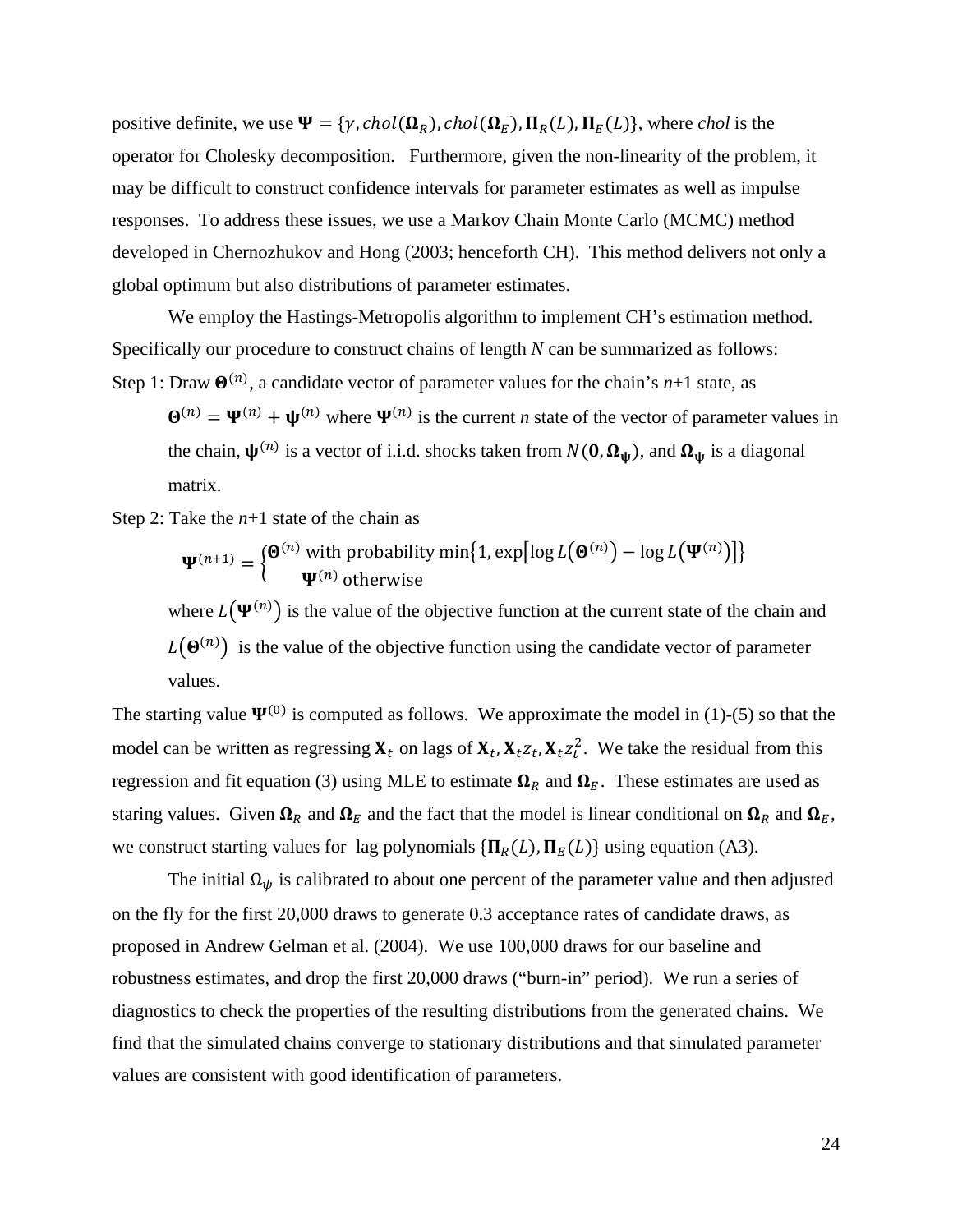CH show that  $\overline{\Psi} = \frac{1}{N} \sum_{n=1}^{N} \Psi^{(n)}$  is a consistent estimate of  $\Psi$  under standard regularity assumptions of maximum likelihood estimators. CH also prove that the covariance matrix of the estimate of  $\Psi$  is given by  $V = \frac{1}{N} \sum_{n=1}^{N} (\Psi^{(n)} - \overline{\Psi})^2 = \text{var}(\Psi^{(n)})$ , that is the variance of the estimates in the generated chain.

Furthermore, we can use the generated chain of parameter values  ${\Psi^{(n)}}_{n=1}^N$  $\sum_{n=1}^{N}$  to construct confidence intervals for the impulse responses. Specifically, we make 1,000 draws (with replacement) from  ${\Psi^{(n)}}_{n=1}^N$  and for each draw we calculate an impulse response. Since columns of  $chol(\mathbf{\Omega}_R)$  and  $chol(\mathbf{\Omega}_E)$  in  ${\Psi^{(n)}}_{n=1}^N$  are identified up to sign, the generated chains for  $chol(\Omega_R)$  and  $chol(\Omega_F)$  can change signs. Although this change of signs is not a problem for estimation, it can sometimes pose a problem for the analysis of impulse responses. In particular, when there is a change of signs for the entries of  $chol(\Omega_R)$  and  $chol(\Omega_E)$  that correspond to the variance of government spending shocks, these entries can be very close to zero. Given that we compute responses to a unit shock in government spending and thus have to divide entries of  $chol(\Omega_R)$  and  $chol(\Omega_E)$  that correspond to the government spending shock by the standard deviation of the government spending shock, confidence bands may be too wide. To address this numerical issue, when constructing impulse responses, we draw  $\{\Pi_R(L), \Pi_E(L)\}$ directly from  ${\Psi^{(n)}}_{n=1}^N$  while the covariance matrix of residuals in regime *s* is drawn from  $N(\text{vec}(\mathbf{\Omega}_s), \mathbf{\Sigma}_s)$  where

$$
\Sigma_{\rm s}=2[(\boldsymbol{D}_n'\boldsymbol{D}_n)^{-1}\boldsymbol{D}_n]\{\text{var}(\text{vec}(\Omega_{\rm s}))\otimes\text{var}(\text{vec}(\Omega_{\rm s}))\}[(\boldsymbol{D}_n'\boldsymbol{D}_n)^{-1}\boldsymbol{D}_n])',
$$

 $\bm{D}_n$  is the duplication matrix, and var $(\text{vec}(\bm{\Omega}_s))$  is computed from  ${\{\Psi^{(n)}\}}_{n=1}^N$  (see James D. Hamilton (1994) for more details). The 90 percent confidence bands are computed as the  $5<sup>th</sup>$  and 95th percentiles of the generated impulse responses.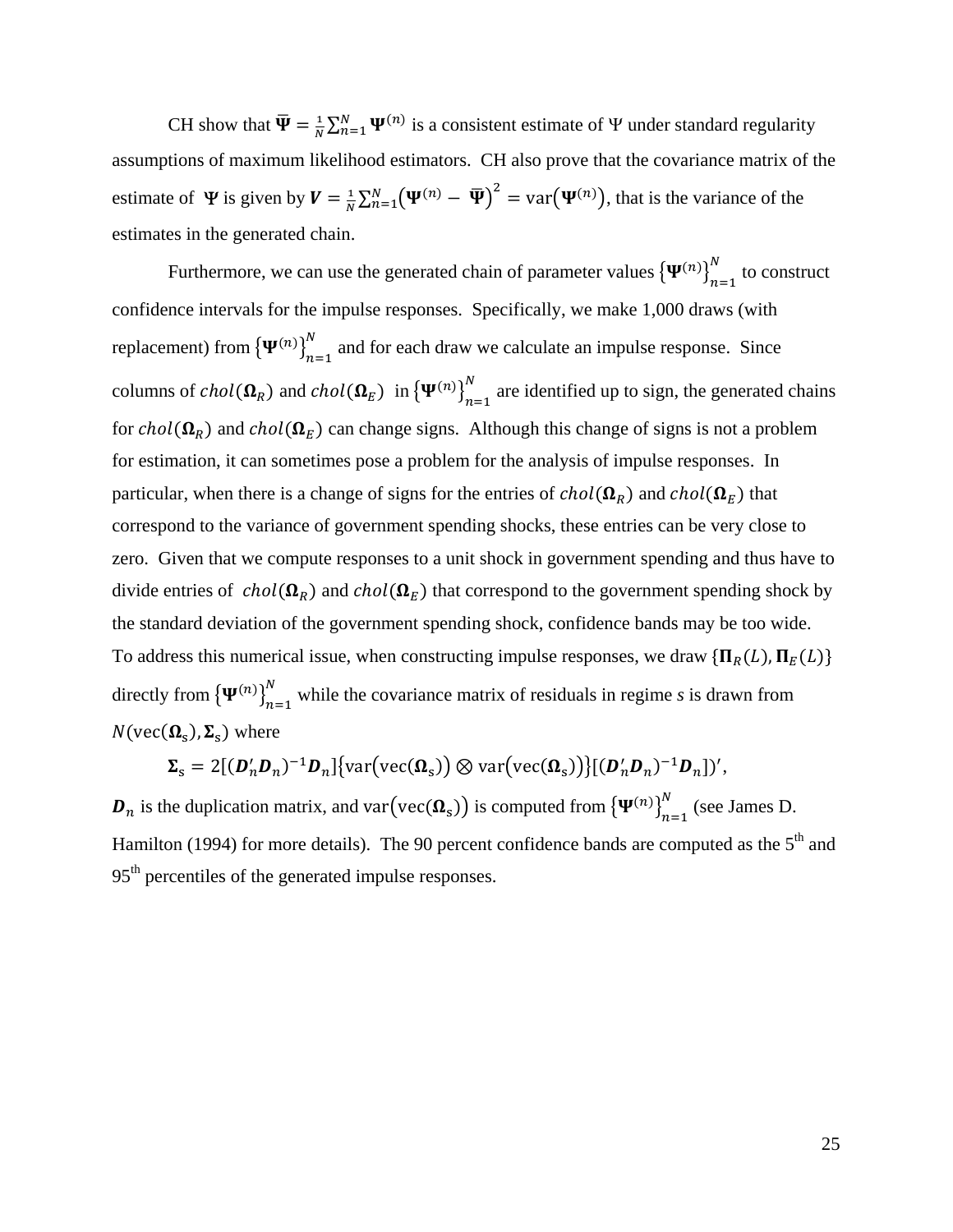| <b>Table 1: Multipliers</b>                                                                                       |          |                               |                                             |          |
|-------------------------------------------------------------------------------------------------------------------|----------|-------------------------------|---------------------------------------------|----------|
|                                                                                                                   |          | $\max_{h=1,\dots,20} \{Y_h\}$ | $\sum_{h=1}^{20} Y_h / \sum_{h=1}^{20} G_h$ |          |
|                                                                                                                   | Point    | Standard                      | Point                                       | Standard |
|                                                                                                                   | estimate | error                         | estimate                                    | error    |
| Total spending                                                                                                    |          |                               |                                             |          |
| Linear                                                                                                            | 1.00     | 0.32                          | 0.57                                        | 0.25     |
| Expansion                                                                                                         | 0.57     | 0.12                          | $-0.33$                                     | 0.20     |
| Recession                                                                                                         | 2.48     | 0.28                          | 2.24                                        | 0.24     |
| Defense spending                                                                                                  |          |                               |                                             |          |
| Linear                                                                                                            | 1.16     | 0.52                          | $-0.21$                                     | 0.27     |
| Expansion                                                                                                         | 0.80     | 0.22                          | $-0.43$                                     | 0.24     |
| Recession                                                                                                         | 3.56     | 0.74                          | 1.67                                        | 0.72     |
| Non-defense spending                                                                                              |          |                               |                                             |          |
| Linear                                                                                                            | 1.17     | 0.19                          | 1.58                                        | 0.18     |
| Expansion                                                                                                         | 1.26     | 0.14                          | 1.03                                        | 0.15     |
| Recession                                                                                                         | 1.12     | 0.27                          | 1.09                                        | 0.31     |
| Consumption spending                                                                                              |          |                               |                                             |          |
| Linear                                                                                                            | 1.21     | 0.27                          | 1.20                                        | 0.31     |
| Expansion                                                                                                         | 0.17     | 0.13                          | $-0.25$                                     | 0.10     |
| Recession                                                                                                         | 2.11     | 0.54                          | 1.47                                        | 0.31     |
| Investment spending                                                                                               |          |                               |                                             |          |
| Linear                                                                                                            | 2.12     | 0.68                          | 2.39                                        | 0.67     |
| Expansion                                                                                                         | 3.02     | 0.25                          | 2.27                                        | 0.15     |
| Recession                                                                                                         | 2.85     | 0.36                          | 3.42                                        | 0.38     |
| Total spending; multipliers for alternative measures of normalized unanticipated shocks to<br>government spending |          |                               |                                             |          |
| Baseline model, normalized shocks to government                                                                   |          |                               |                                             |          |
| Expansion                                                                                                         | 0.63     | 0.13                          | $-0.33$                                     | 0.20     |
| Recession                                                                                                         | 3.06     | 0.35                          | 2.24                                        | 0.24     |
| SPF/RSQE forecast errors as contemporaneous shocks (Panel A in Figure 7)                                          |          |                               |                                             |          |
| Expansion                                                                                                         | 1.13     | 0.20                          | $-1.23$                                     | 0.65     |
| Recession                                                                                                         | 3.85     | 0.29                          | 2.99                                        | 0.27     |
| Control for SPF/Greenbook forecast of government spending (Panel B in Figure 7)                                   |          |                               |                                             |          |
| Expansion                                                                                                         | 0.82     | 0.12                          | 0.40                                        | 0.15     |
| Recession                                                                                                         | 3.27     | 0.73                          | 2.58                                        | 0.59     |
| Real-time SPF/Greenbook forecast error for $\Delta G$ as an unanticipated shock (Panel C in Figure 7)             |          |                               |                                             |          |
| Expansion                                                                                                         | 0.46     | 0.27                          | $-0.25$                                     | 0.23     |
| Recession                                                                                                         | 7.14     | 1.45                          | 2.09                                        | 1.35     |
| Ramey (2011) news shocks (Panel D in Figure 7)                                                                    |          |                               |                                             |          |
| Expansion                                                                                                         | 0.66     | 0.12                          | $-0.49$                                     | 0.24     |
| Recession                                                                                                         | 4.88     | 0.67                          | 3.76                                        | 0.52     |

Note: The table shows output multipliers for a \$1 increase in government spending.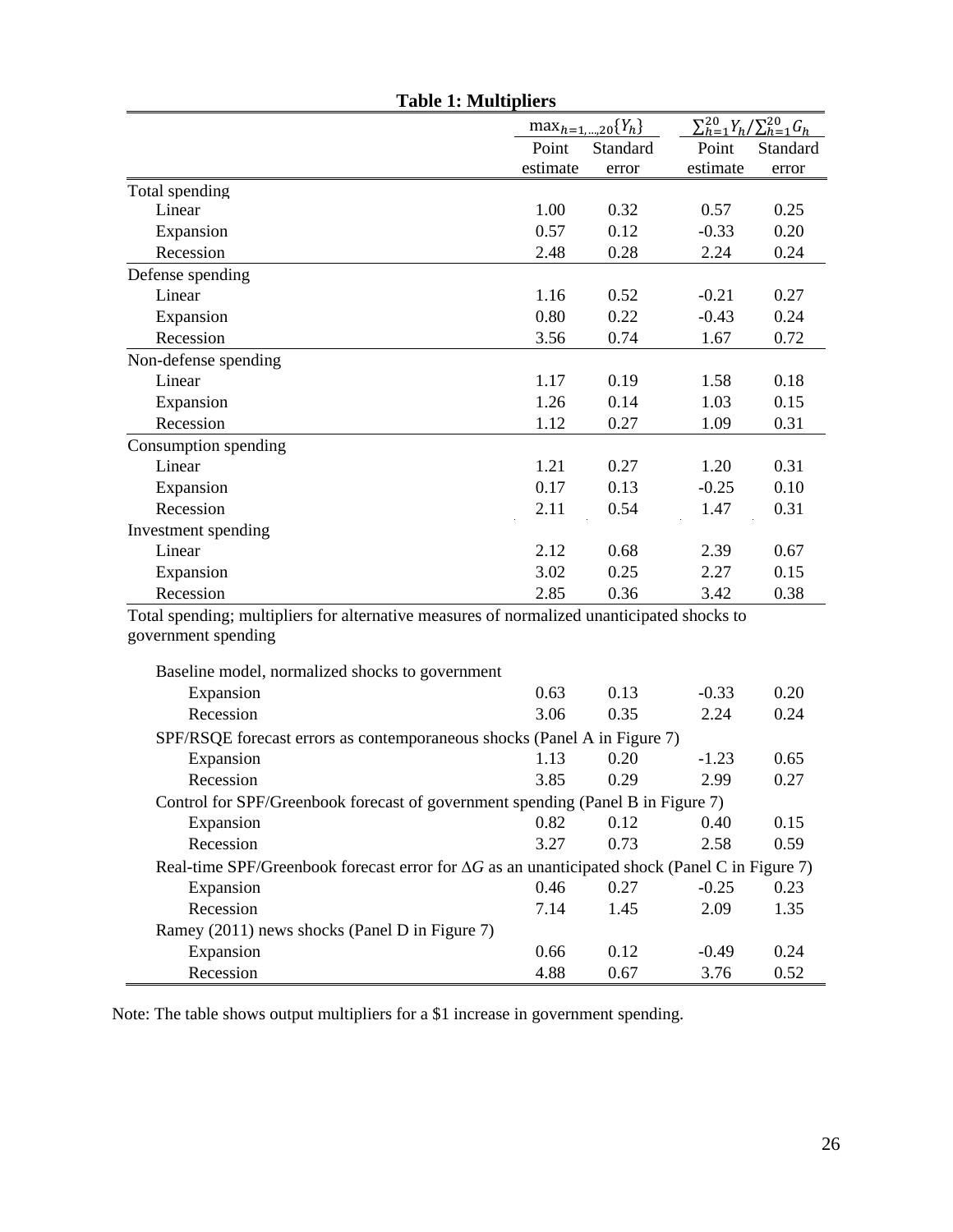

**Figure 1. NBER dates and weight on recession regime**  $F(z)$ 

**Notes:** The shaded region shows recessions as defined by the NBER. The solid black line shows the weight on recession regime  $F(z)$ .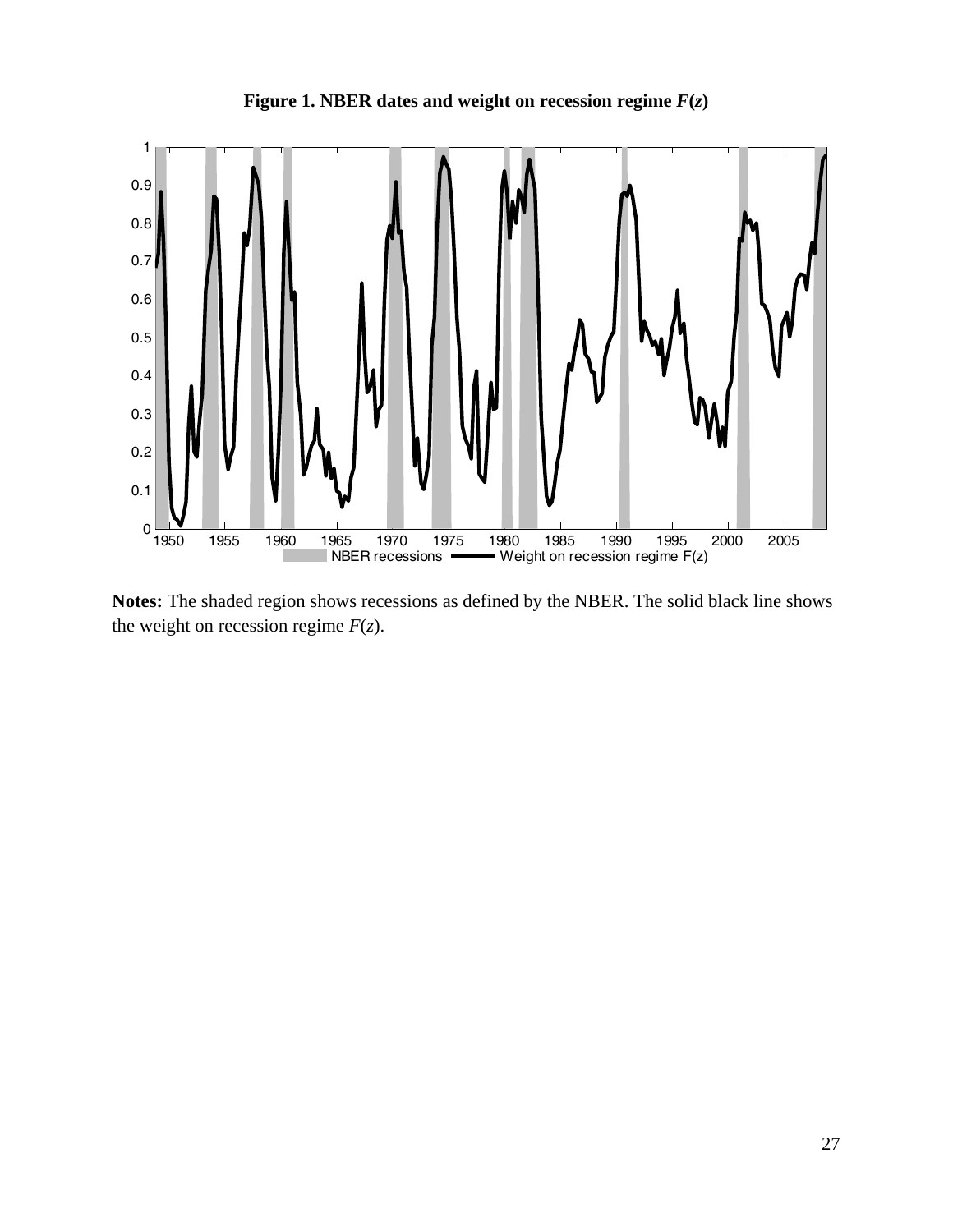

**Figure 2. Impulse responses in the linear model, expansions and recessions** 

**Notes:** The figures show impulse responses to a \$1 increase in government spending. Shaded region is the 90% confidence interval. Dashed lines show the responses in expansionary (red, long dash) and recessionary (blue, short dash) regimes. The solid line with circles shows the response in the linear model.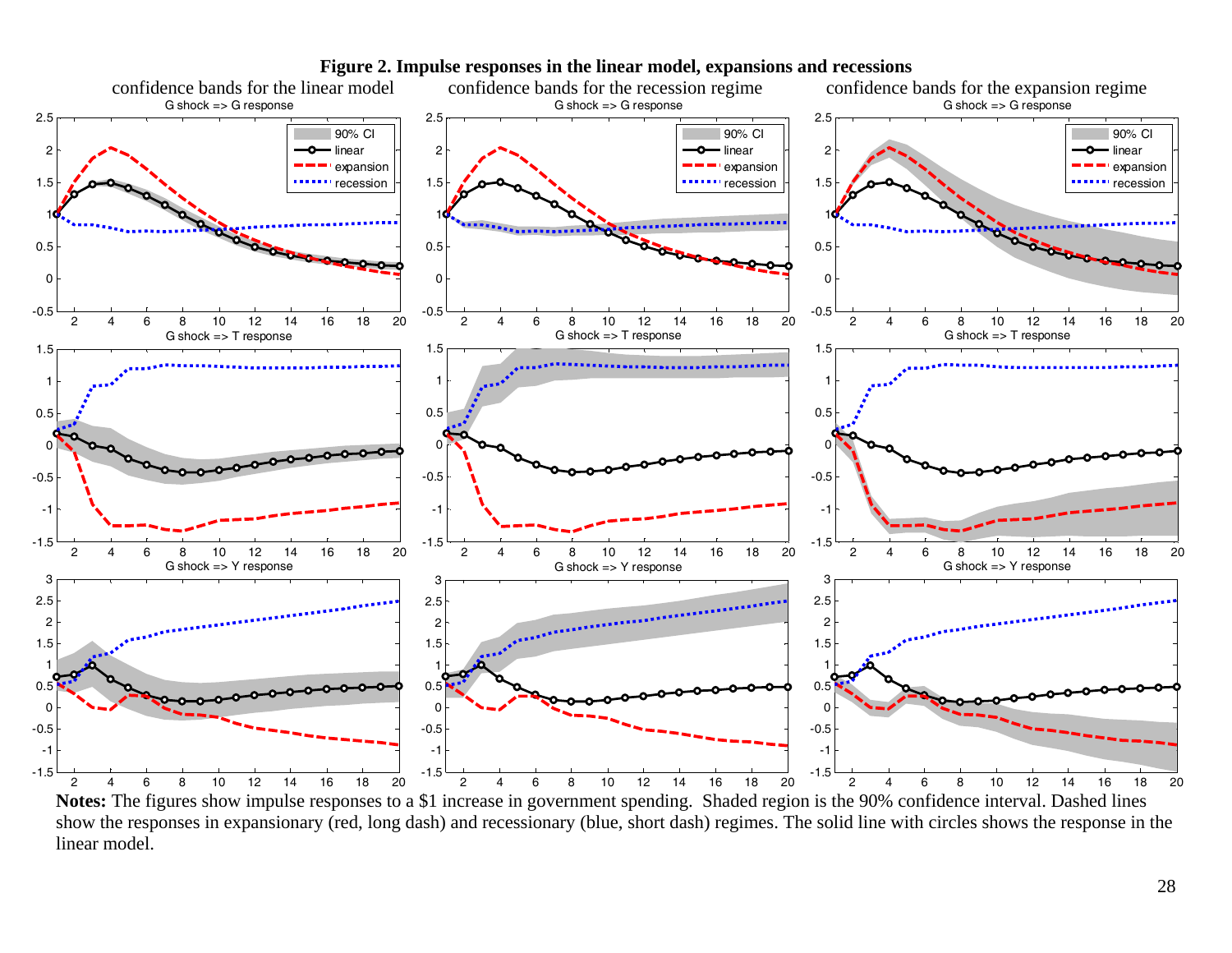

**Figure 3. Historical multiplier for total government spending** 

**Notes**: shaded regions are recessions defined by the NBER. The solid black line is the cumulative multiplier computed as  $\sum_{h=1}^{20} Y_h / \sum_{h=1}^{20} G_h$ , where time index *h* is in quarters. Blue dashed lines are 90% confidence interval. The multiplier incorporates the feedback from *G* shock to the business cycle indicator *z*. In each instance, the shock is one percent increase in government spending.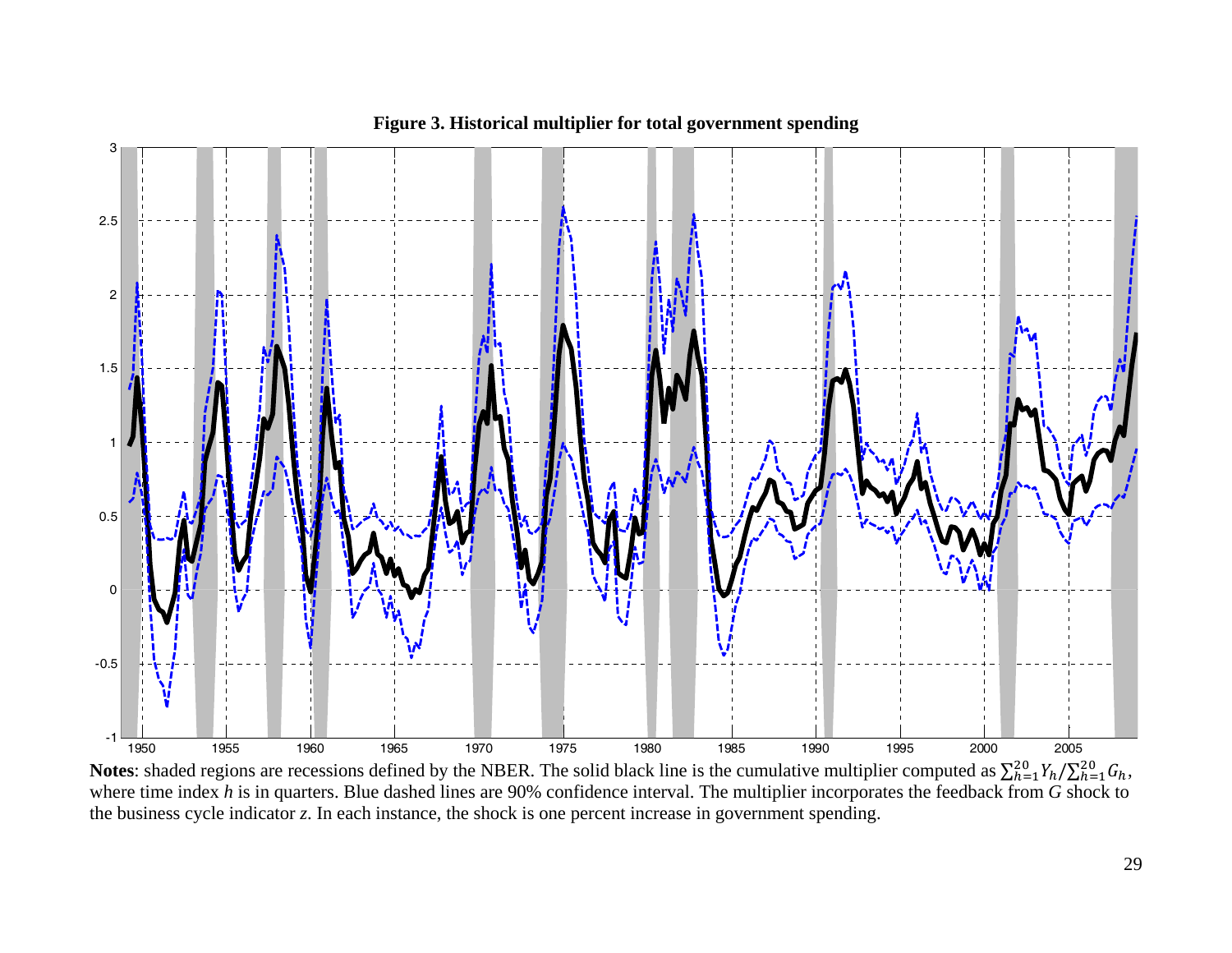

**Figure 4. Defense and nondefense government spending** 

**Notes:** The figures show impulse responses to a \$1 increase in government spending: defense spending in the top panel and non-defense spending in the bottom panel. Dashed lines show the responses in expansionary (red, long dash) and recessionary (blue, short dash) regimes. The solid line with circles shows the response in the linear model.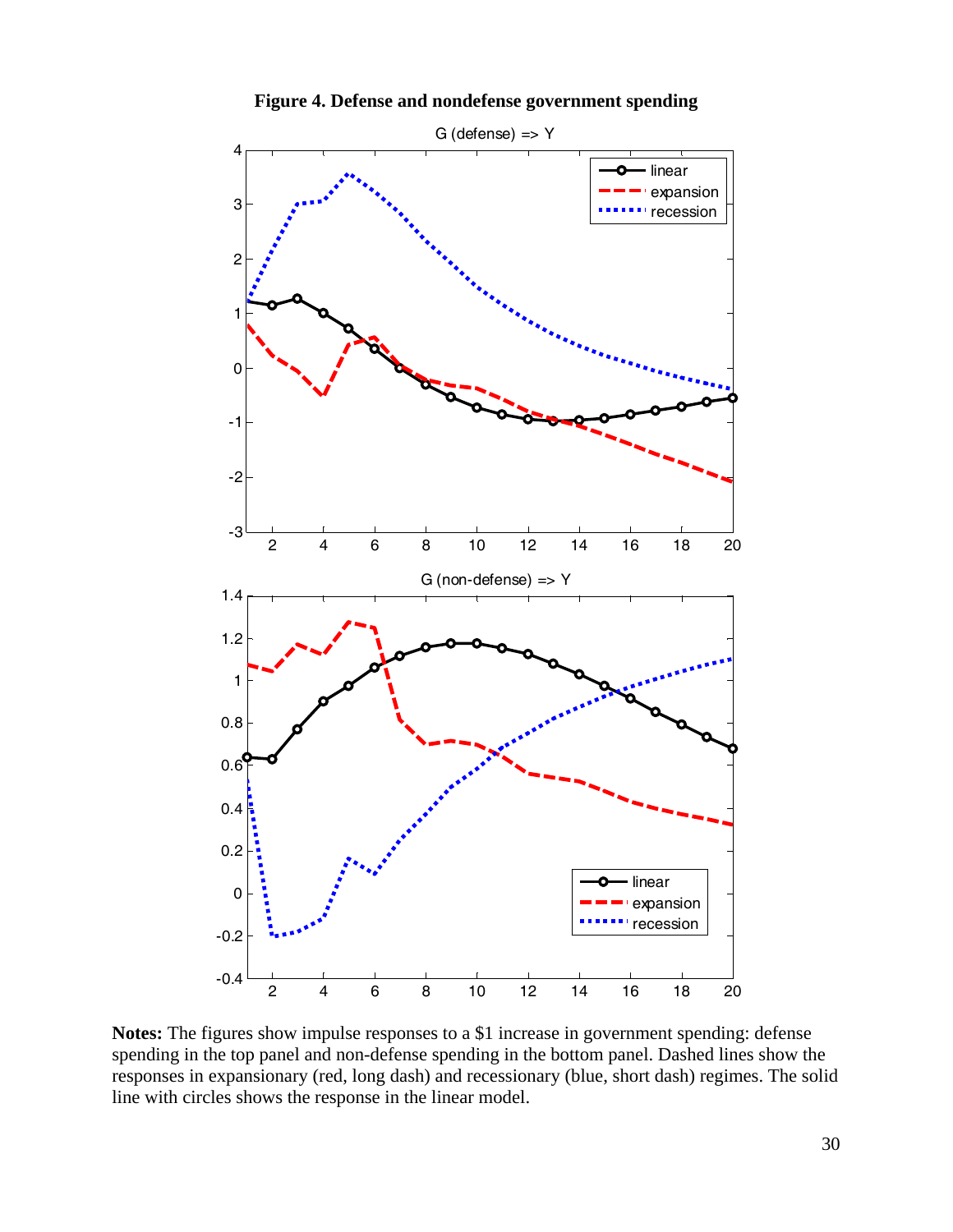

**Figure 5. Consumption and investment government spending** 

**Notes:** The figures show impulse responses to a \$1 increase in government spending: consumption spending in the top panel and investment spending in the bottom panel. Dashed lines show the responses in expansionary (red, long dash) and recessionary (blue, short dash) regimes. The solid line with circles shows the response in the linear model.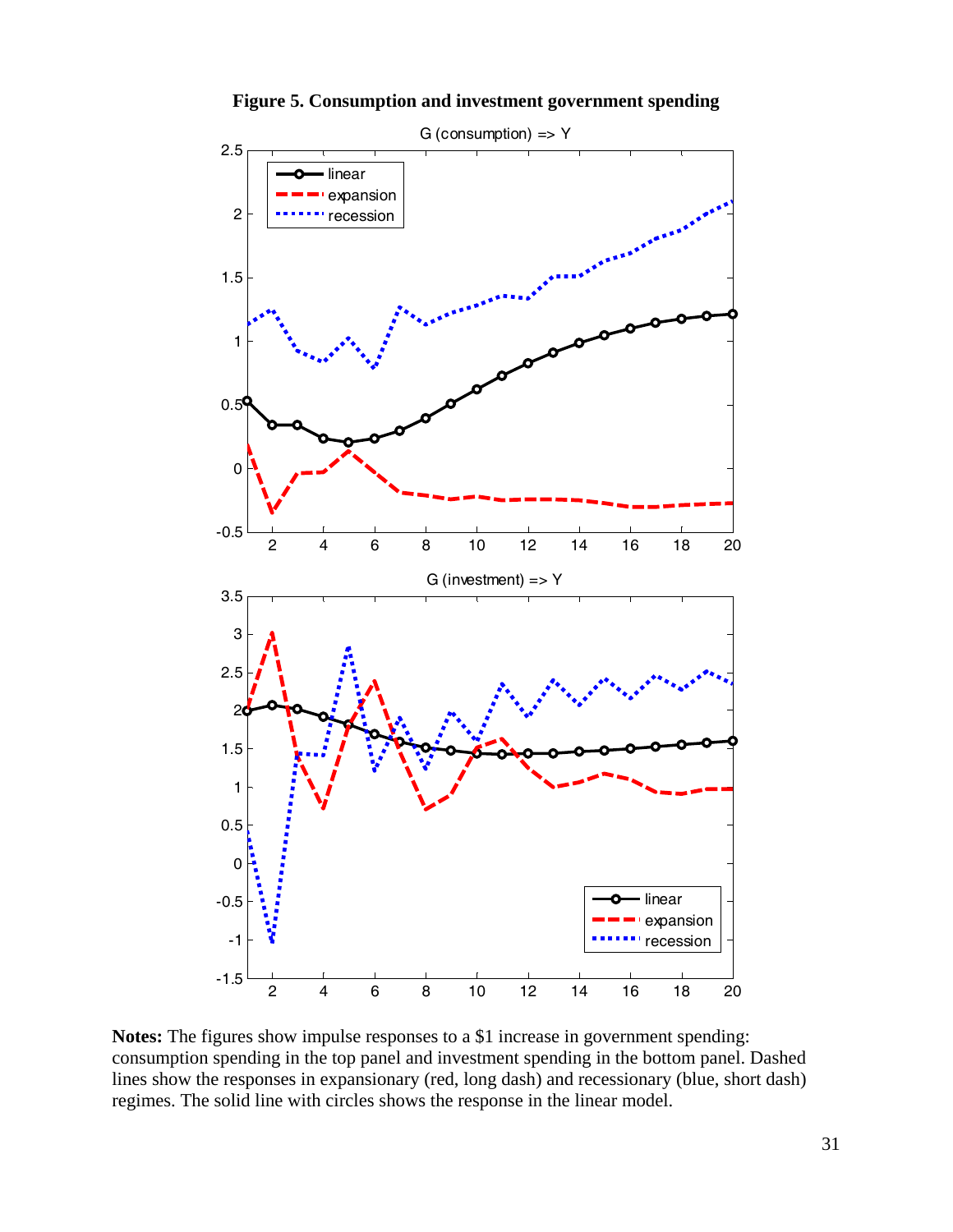

**Figure 6. Forecastability of VAR shocks to government spending**

**Notes**: The figure plots residuals from projections of the growth rate of government spending predicted in SPF/Greenbook [horizontal axis] and actual growth rate of government spending (final vintage of data = top panel; real-time/first-release data = bottom panel) [vertical axis] on the information contained in the lags of the our baseline VAR. *corr* stands for the correlation between series. *b* and *se* show the estimated slope and associated standard error from regressing the residual for the actual growth rate of government spending on the residual for the predicted growth rate of government spending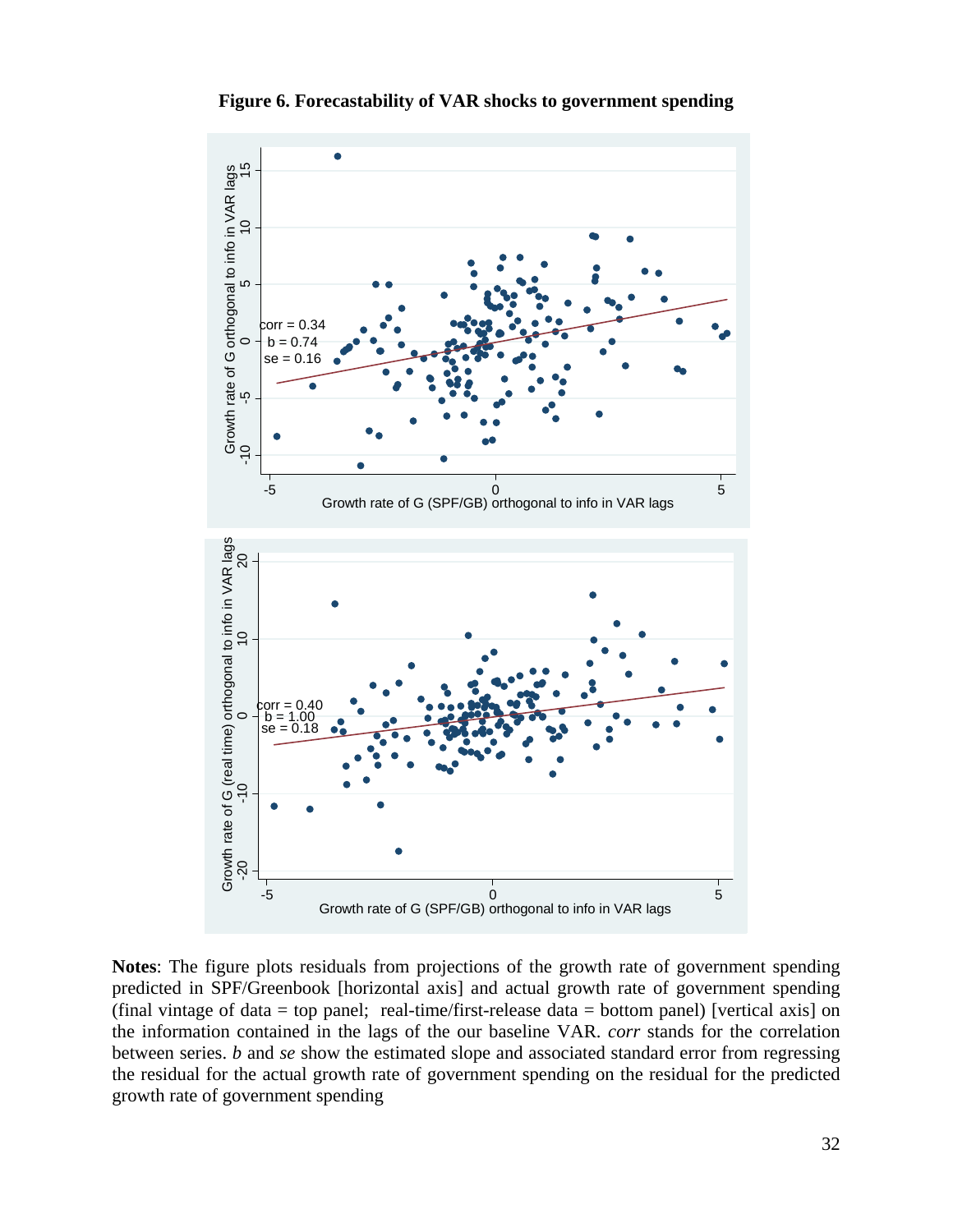### **Figure 7. Government spending multipliers for purified unanticipated shocks.**



Panel A: Contemporaneous responses based on forecast errors from SPF/RSQE

Panel B: Purify innovations in government spending using SPF/Greenbook forecasts



Panel C: Interpret forecast errors (real time data) of SPF/Greenbook forecasts for the growth rate of government spending as unanticipated shocks to government spending



(continued on next page)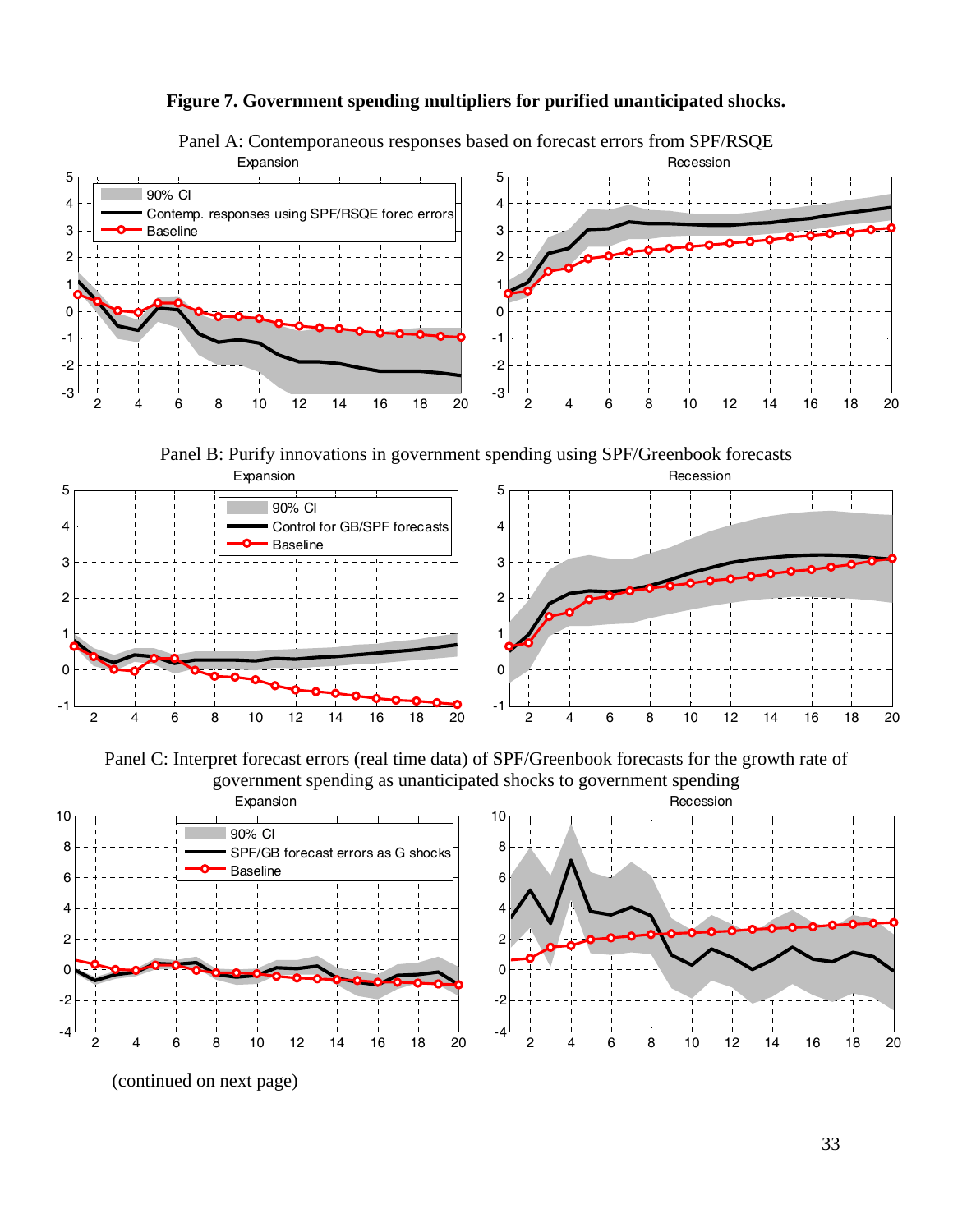

Panel D: Government spending innovations are Ramey (2011) news shocks to military spending.

**Notes:** Note: The figure plots impulse response of output to an unanticipated government spending shock which is normalized to have the sum of government spending over 20 quarters equal to one. The red lines with circles correspond to the responses in the baseline VAR specification. The shaded region is the 90% confidence interval.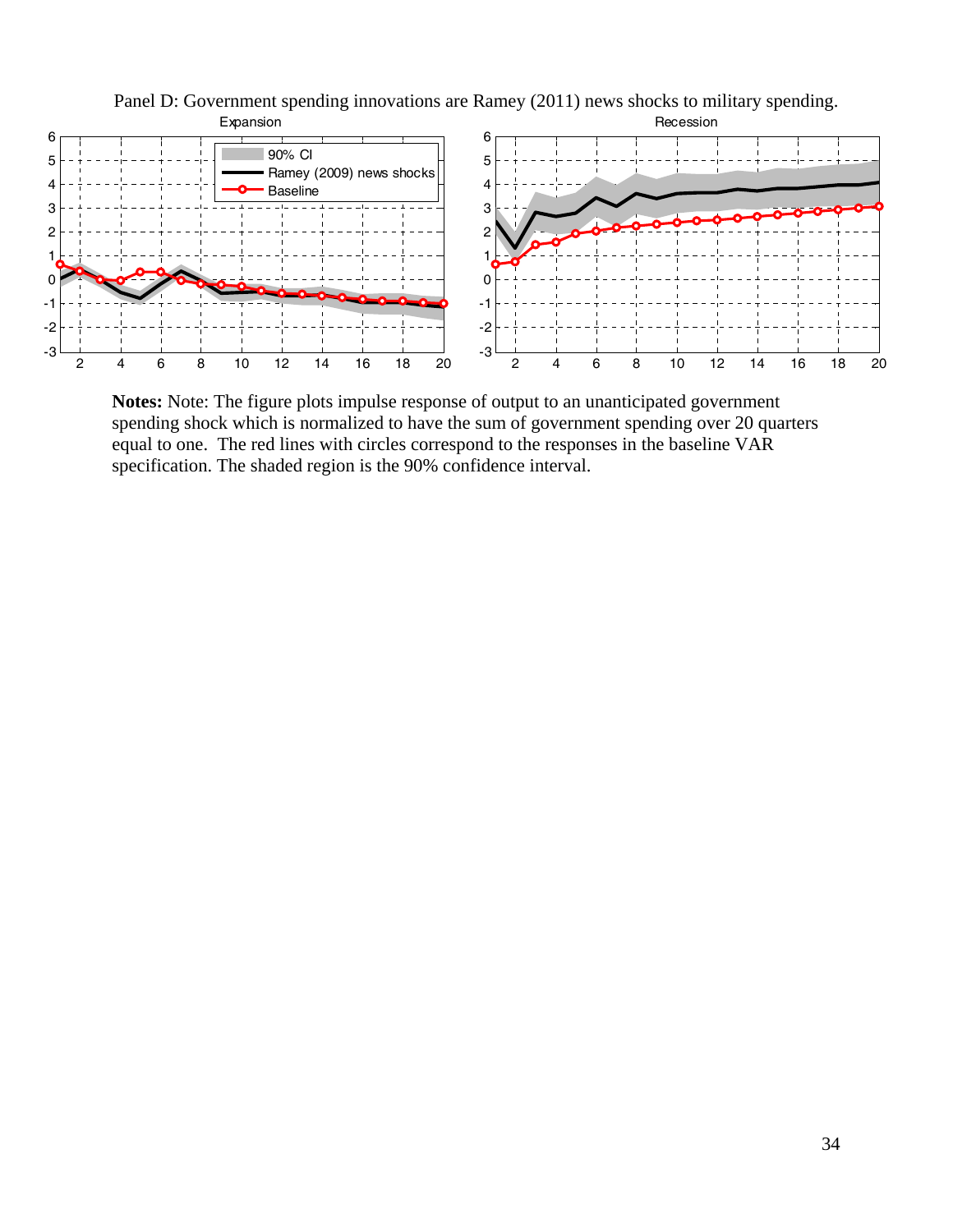

**Notes:** The figures show impulse responses to a \$1 increase in taxes. To control for the automatic tax response to contemporaneous output shocks, we follow Blanchard and Perotti (2002) and use their estimate of 2.08 for the elasticity of tax revenues with respect output. The shaded region is the 90% confidence interval. Dashed lines show the responses in expansionary (red, long dash) and recessionary (blue, short dash) regimes. The solid line with circles shows the response in the linear model.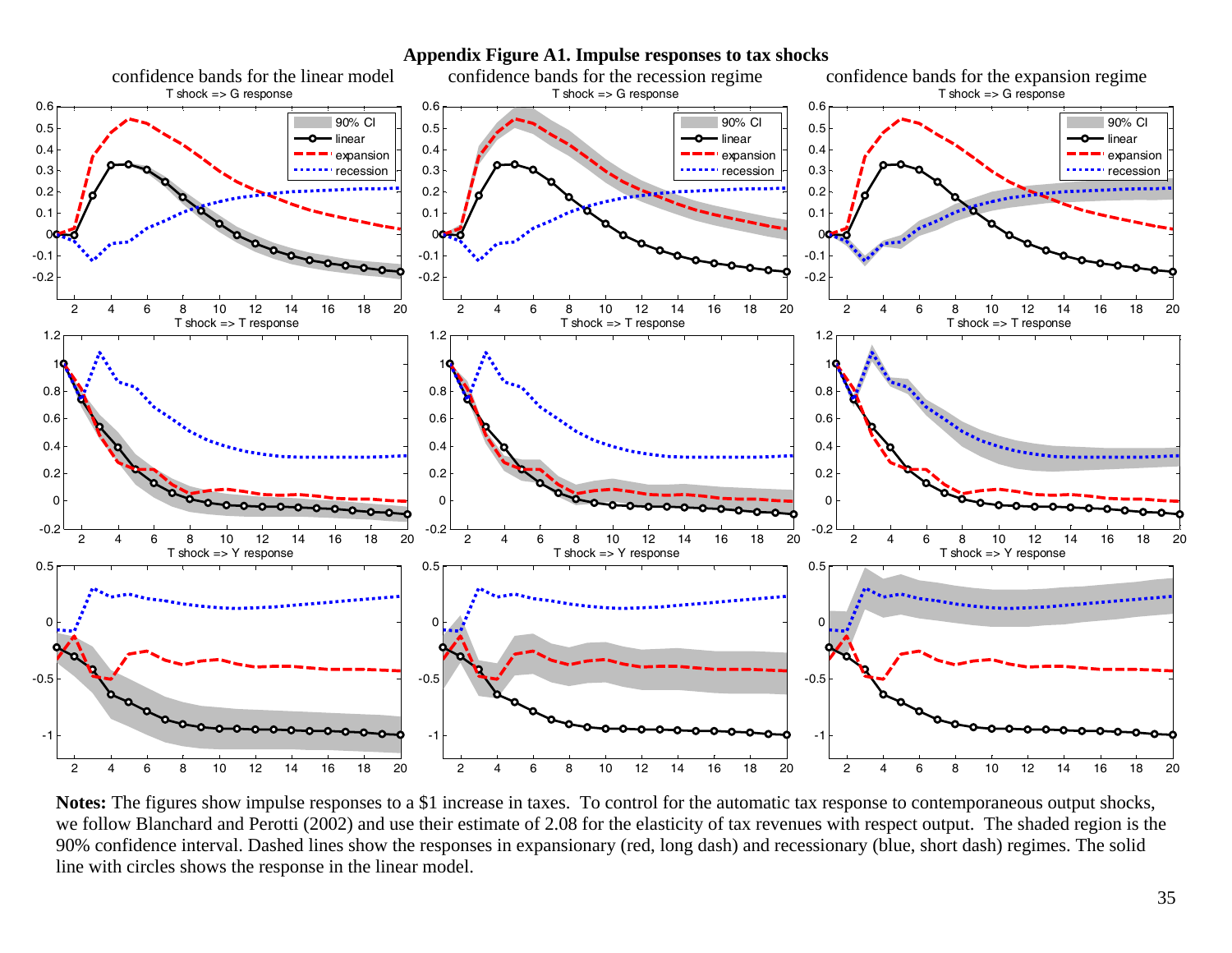**Appendix Figure A2. Defense spending** 



**Notes:** The figures show impulse responses to a \$1 increase in government defense spending. Shaded region is the 90% confidence interval. Dashed lines show the responses in expansionary (red, long dash) and recessionary (blue, short dash) regimes. The solid line with circles shows the response in the linear model.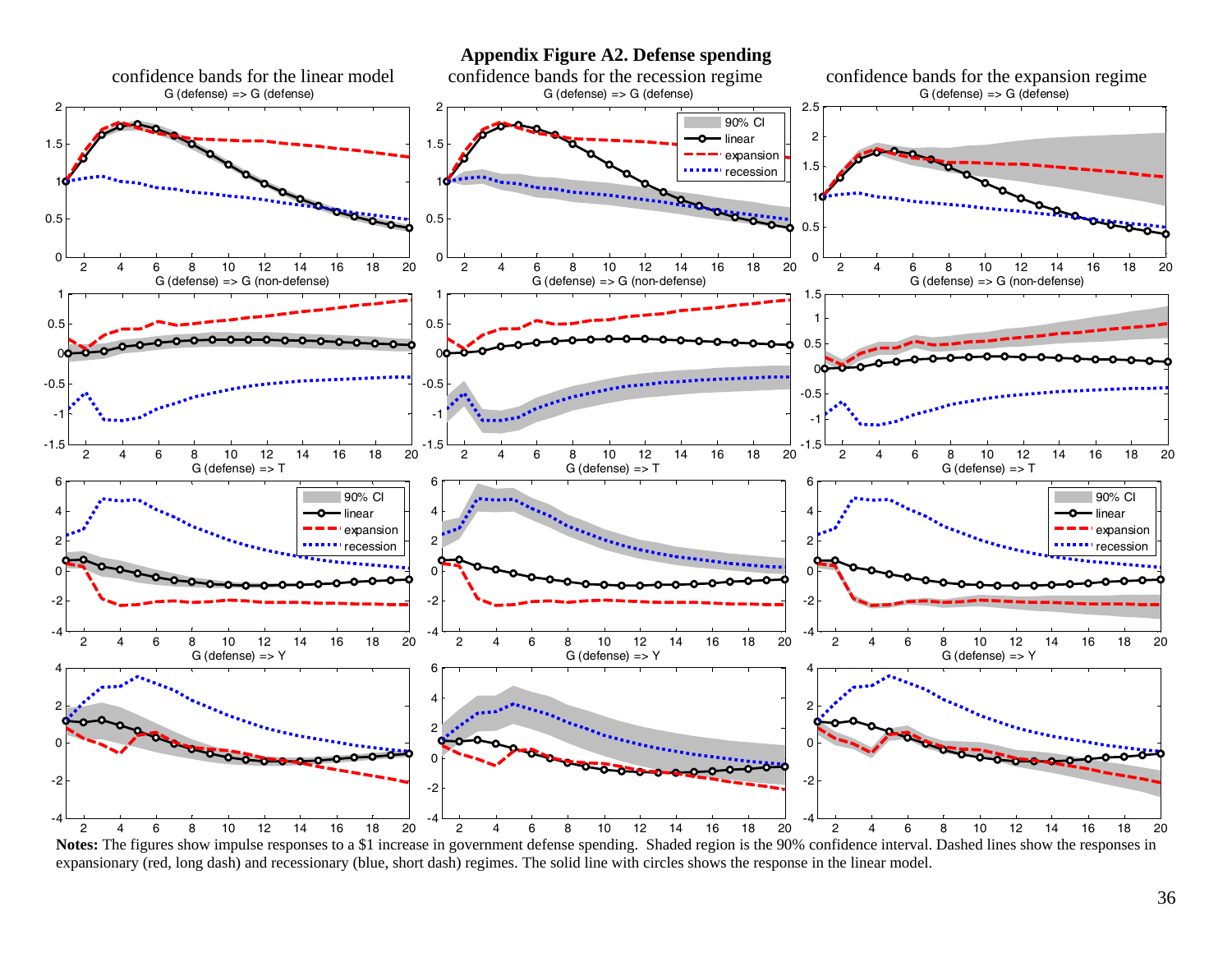**Appendix Figure A3. Non-defense spending** 



Notes: The figures show impulse responses to a \$1 increase in government non-defense spending. Shaded region is the 90% confidence interval. Dashed lines show the responses in expansionary (red, long dash) and recessionary (blue, short dash) regimes. The solid line with circles shows the response in the linear model.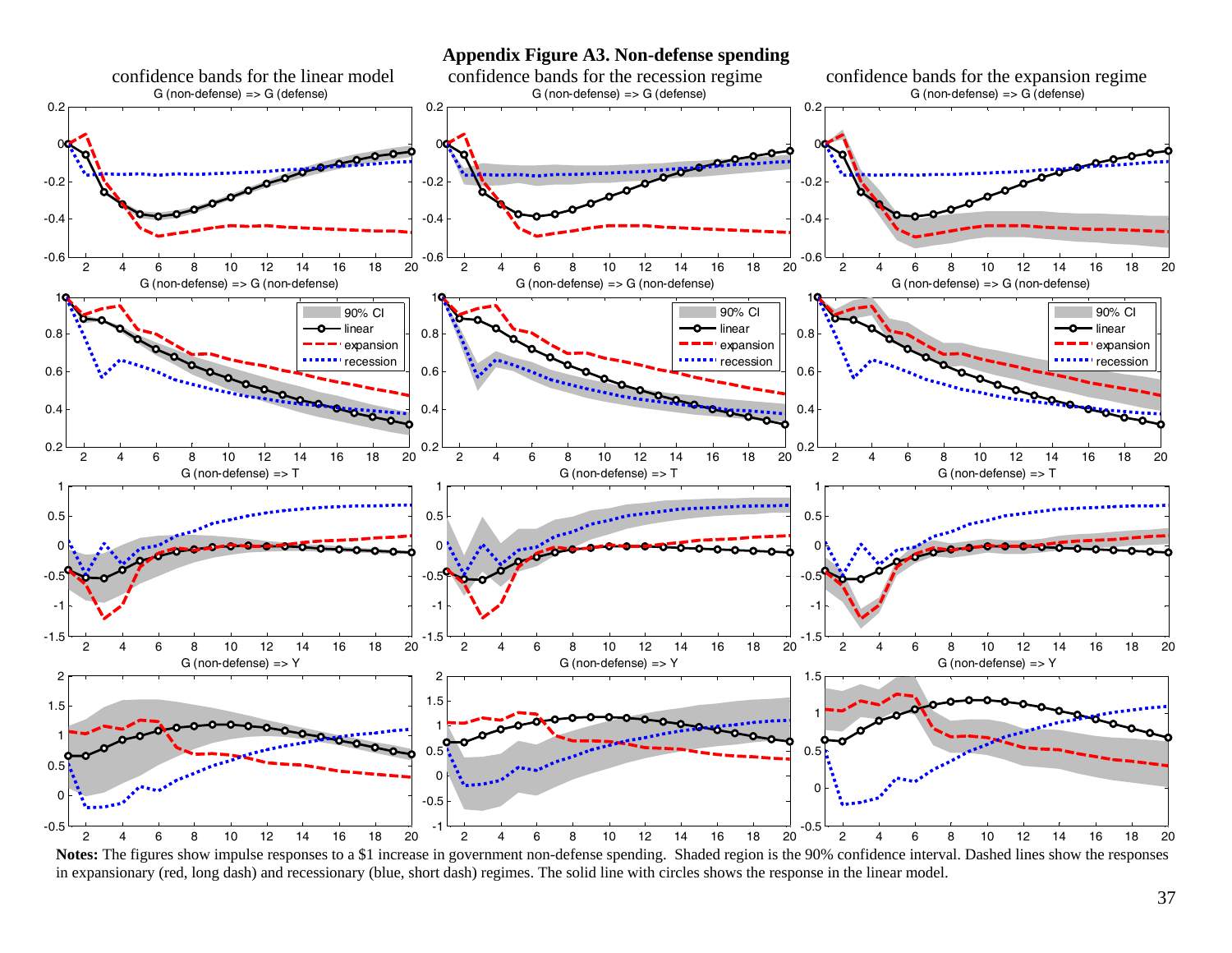#### **Appendix Figure A4. Consumption spending**



**Notes:** The figures show impulse responses to a \$1 increase in government consumption spending. Shaded region is the 90% confidence interval. Dashed lines show the responses in expansionary (red, long dash) and recessionary (blue, short dash) regimes. The solid line with circles shows the response in the linear model.